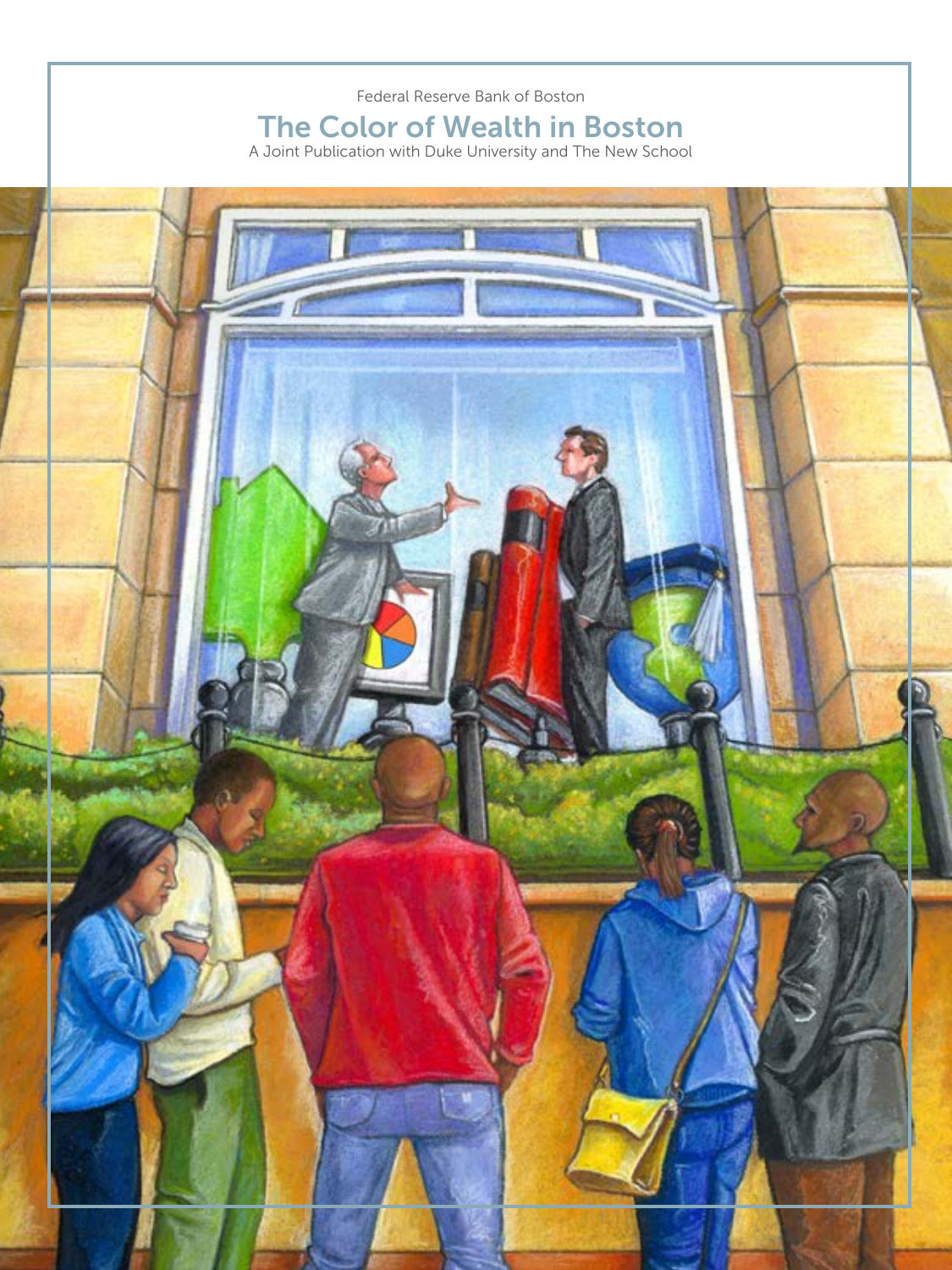Federal Reserve Bank of Boston

# The Color of Wealth in Boston

A Joint Publication with Duke University and The New School

The information, analyses, and conclusions set forth are those of the individual authors and do not necessarily indicate concurrence by the Board of Governors of the Federal Reserve System, the Federal Reserve Banks, or members of their staffs.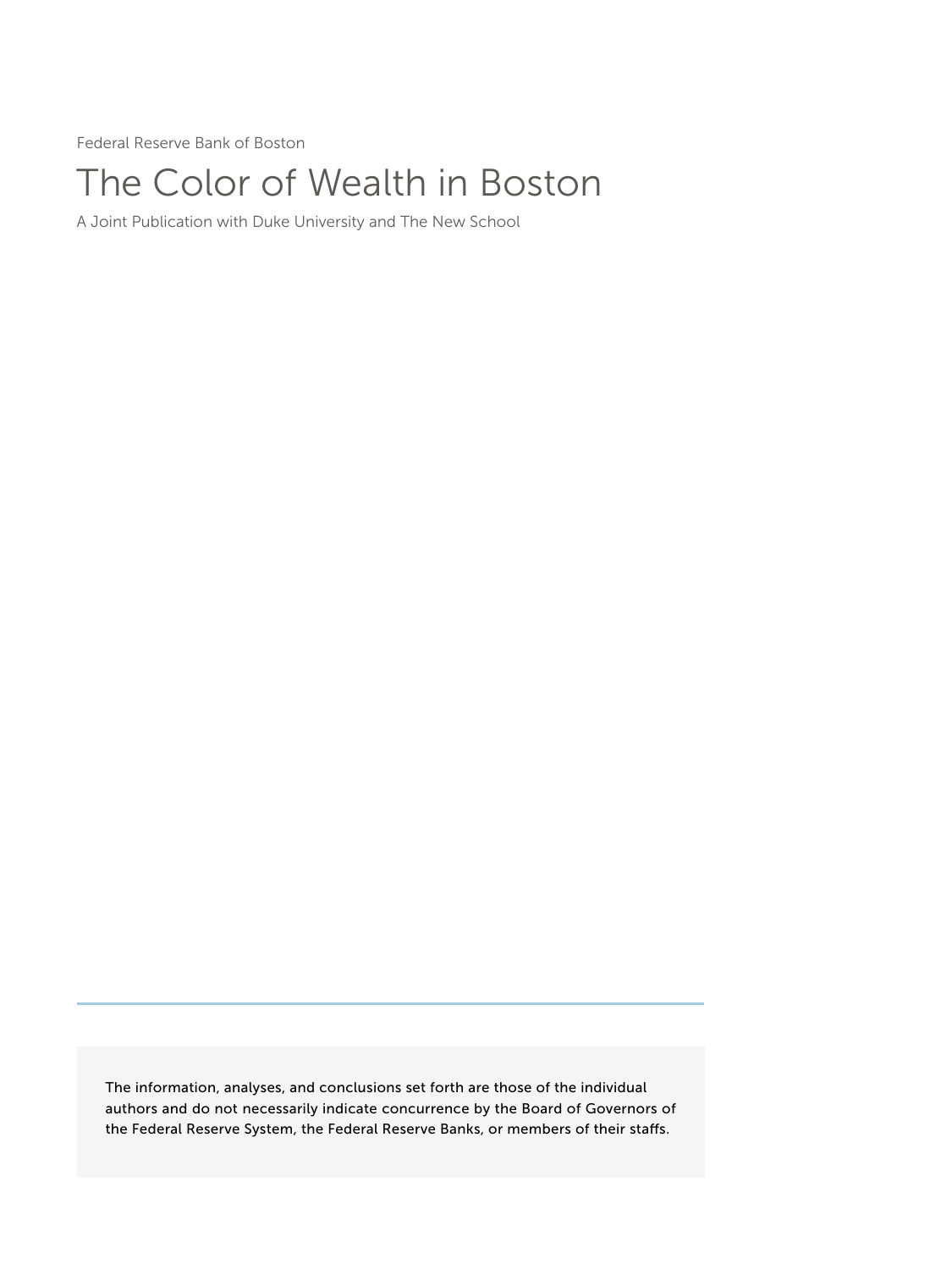Authors Ana Patricia Muñoz Marlene Kim Mariko Chang Regine O. Jackson Darrick Hamilton William A. Darity Jr.

### Acknowledgments

This project is made possible by the generous support of the Ford Foundation's Building Economic Security Over a Lifetime (BESOL) initiative and the Federal Reserve Bank of Boston. William A. Darity Jr. (Research Network on Racial and Ethnic Inequality at the Duke Consortium on Social Equity, Duke University) and Darrick Hamilton (Milano School of International Affairs, Management, and Urban Policy at The New School) serve as primary investigators; Kilolo Kijakazi served as the Ford Foundation's program officer. The National Asset Scorecard for Communities of Color–Boston project manager is Ana Patricia Muñoz (Federal Reserve Bank of Boston).

The authors are grateful to Prabal Chakrabarti, Erin Graves, Jeff Fuhrer, and Anna Steiger (Federal Reserve Bank of Boston); Ray Boshara (Federal Reserve Bank of St. Louis); and Tatjana Meschede (Brandeis University and visiting scholar at the Federal Reserve Bank of Boston) for reviewing this report and providing valuable insights and feedback. Rebecca Leung provided excellent research assistance. Marcin Hitczenko (Federal Reserve Bank of Boston) and Kobi Abayomi (Columbia University) provided helpful methodological suggestions. Tom M. Guterbock (University of Virginia) directed the survey collection process.

The views expressed in this report are solely those of the authors and do not necessarily represent those of the Ford Foundation, the Federal Reserve Bank of Boston, or the Federal Reserve System.

### Additional talent that went into this publication:

Copyeditor: Beth Magura

Illustrator: Ken Dubrowski

Visit www.bostonfed.org/commdev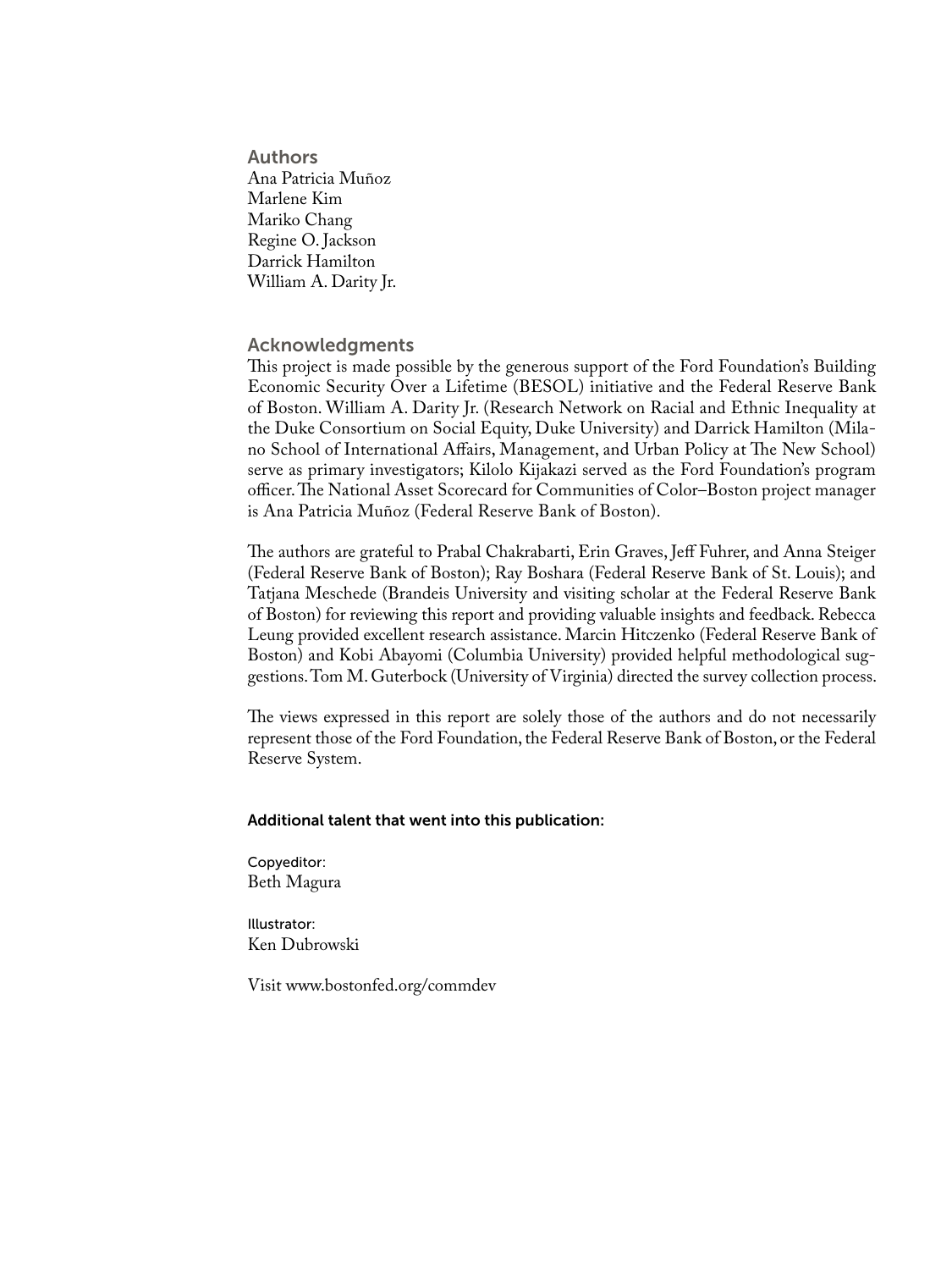### The Color of Wealth in Boston

## **Table of Contents**

|                                                                                                                                                                                                                                                                         | 3  |
|-------------------------------------------------------------------------------------------------------------------------------------------------------------------------------------------------------------------------------------------------------------------------|----|
|                                                                                                                                                                                                                                                                         |    |
|                                                                                                                                                                                                                                                                         |    |
|                                                                                                                                                                                                                                                                         | 10 |
|                                                                                                                                                                                                                                                                         | 22 |
| About the Authors <b>contracts</b> and the Authors <b>contracts</b> and the Authors <b>contracts</b> and the Authors <b>contracts</b> and the Authors <b>contracts</b> and the Authors <b>contracts</b> and the Authors <b>contracts</b> and the Authors <b>contrac</b> | 24 |
|                                                                                                                                                                                                                                                                         | 25 |
|                                                                                                                                                                                                                                                                         | 28 |
|                                                                                                                                                                                                                                                                         | 30 |
|                                                                                                                                                                                                                                                                         |    |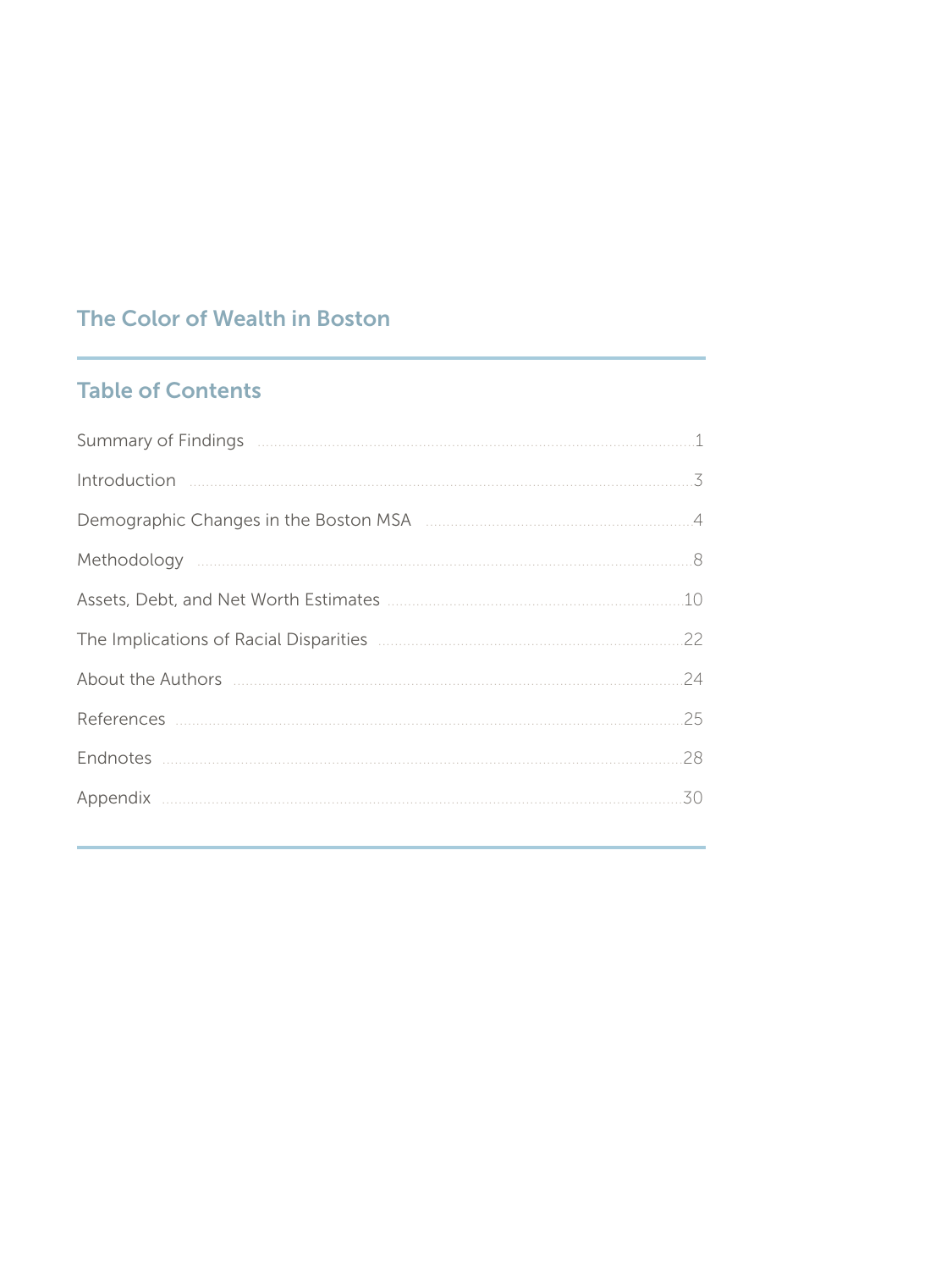### Abstract

The widening wealth gap in the United States is a worrisome sign that millions of families nationwide do not have enough in assets to offer better opportunities for future generations. Wealth allows families to make investments in homes, in education, and in business creation. On the basis of data collected using the National Asset Scorecard for Communities of Color (NASCC) survey, we report that, when analyzed by race, wealth accumulation is vastly unequal. By means of the NASCC survey, researchers have collected, for the first time, detailed data on assets and debts among subpopulations, according to race, ethnicity, and country of origin—granular detail ordinarily unavailable in public datasets. In this analysis we focus on estimates for U.S. born blacks, Caribbean blacks, Cape Verdeans, Puerto Ricans, and Dominicans in the Boston Metropolitan Statistical Area (MSA). Our analysis shows that with respect to types and size of assets and debt held, the data collected on white households and nonwhite households exhibit large differences. The result is that the net worth of whites as compared with nonwhites is staggeringly divergent.

### Summary of findings

- While it has been common to lump the experiences of all blacks and all Hispanics together, in fact, subcategories of blacks and Hispanics—for example, Puerto Ricans and Dominicans, or U.S. blacks and Caribbean black immigrants—exhibit important differences. The level of detail needed to differentiate among these groups has not been available until the implementation of the NASCC survey.
- There exist key differences in liquid assets, which may be thought of as representing buffers to income and expenditure shocks. The typical white household in Boston is more likely than nonwhite households to own every type of liquid asset. For example, close to half of Puerto Ricans and a quarter of U.S. blacks are unbanked (that is, they do not have bank accounts) compared with only 7 percent of whites. For every dollar, the typical white household has in liquid assets (excluding cash), U.S. blacks have 2 cents, Caribbean blacks 14 cents, and Puerto Ricans and Dominicans less than 1 cent.
- Whites and nonwhites also exhibit key differences in less-liquid assets that are primarily associated with homeownership, basic transportation, and retirement or health savings. While most white households (56 percent) own retirement accounts, only one-fifth of U.S and Caribbean blacks have them. Only 8 percent of Dominicans and 16 percent of Puerto Ricans have such accounts. Most whites—79 percent—own a home, whereas only one-third of U.S. blacks, less than one-fifth of Dominicans and Puerto Ricans, and only half of Caribbean blacks are homeowners.
- Although members of communities of color are less likely to own homes, among homeowners they are more likely to have mortgage debt. Nonwhite households are more likely than whites to have student loans and medical debt.
- Thus nonwhites are likely to experience far more short-term financial disruptions due to their lack of liquid buffer assets. They are also more likely to experience much poorer longer-term housing and retirement outcomes as a consequence of their lack of homeownership, housing equity, and retirement savings. The result is that the net worth of whites as compared with nonwhites is staggeringly divergent.

1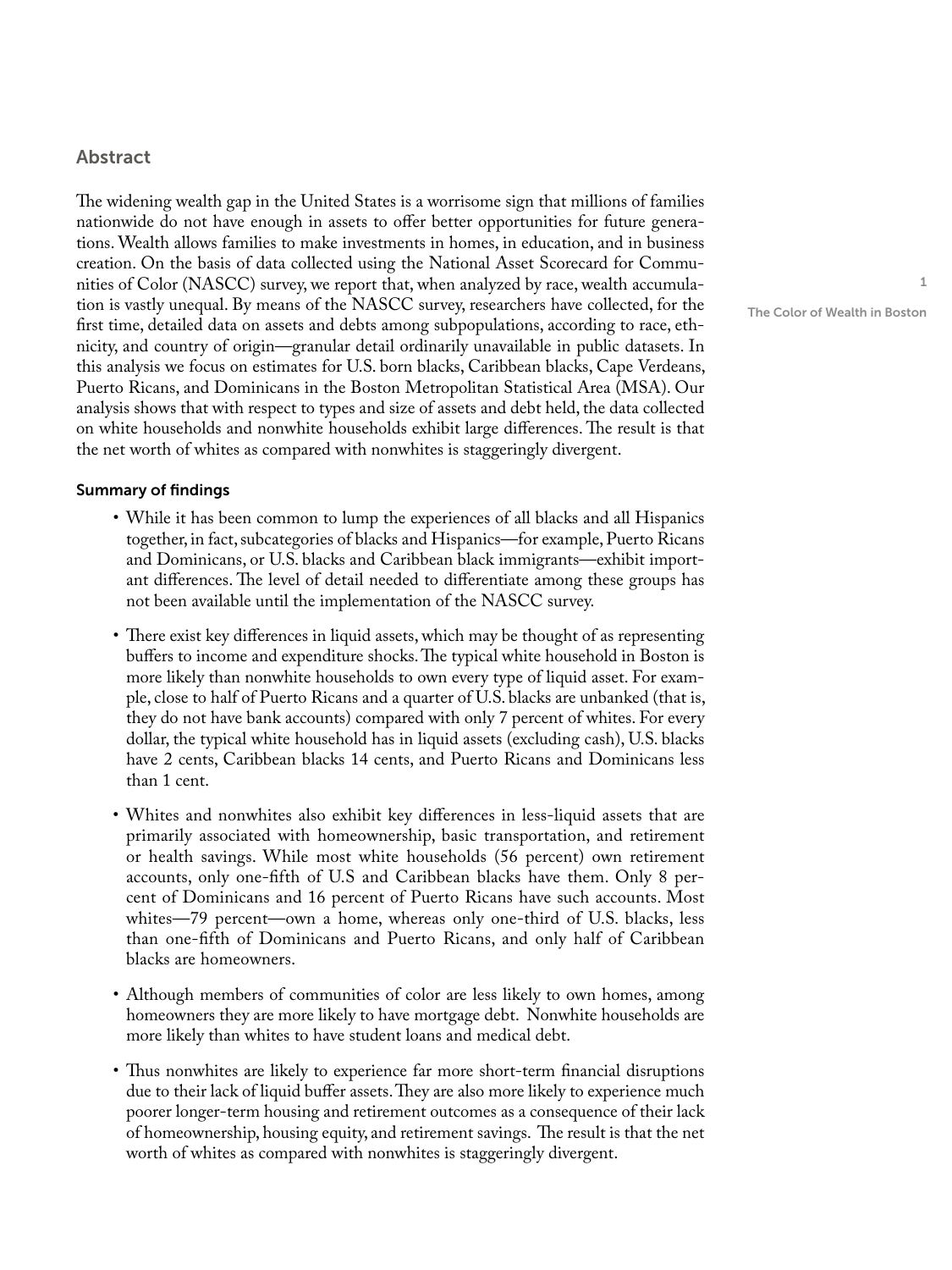• Nonwhite households have only a fraction of the net worth attributed to white households. While white households have a median wealth of \$247,500, Dominicans and U.S. blacks have a median wealth of close to zero. Of all nonwhite groups for which estimates could be made, Caribbean black households have the highest median wealth with \$12,000, which is only 5 percent of the wealth attributed to white households in the Boston MSA.

• In the coming decades, a significant rise in the share of nonwhite populations is projected nationwide. Population growth in the Boston MSA is already driven by the nonwhite population increase. Thus, the financial well-being of communities of color is central to ensuring the inclusive long-term growth and prosperity of the Boston MSA. Unless net worth outcomes in communities of color improve, the aggregate magnitude of the wealth disparity will increase. This is a first-order public policy problem requiring immediate attention.

2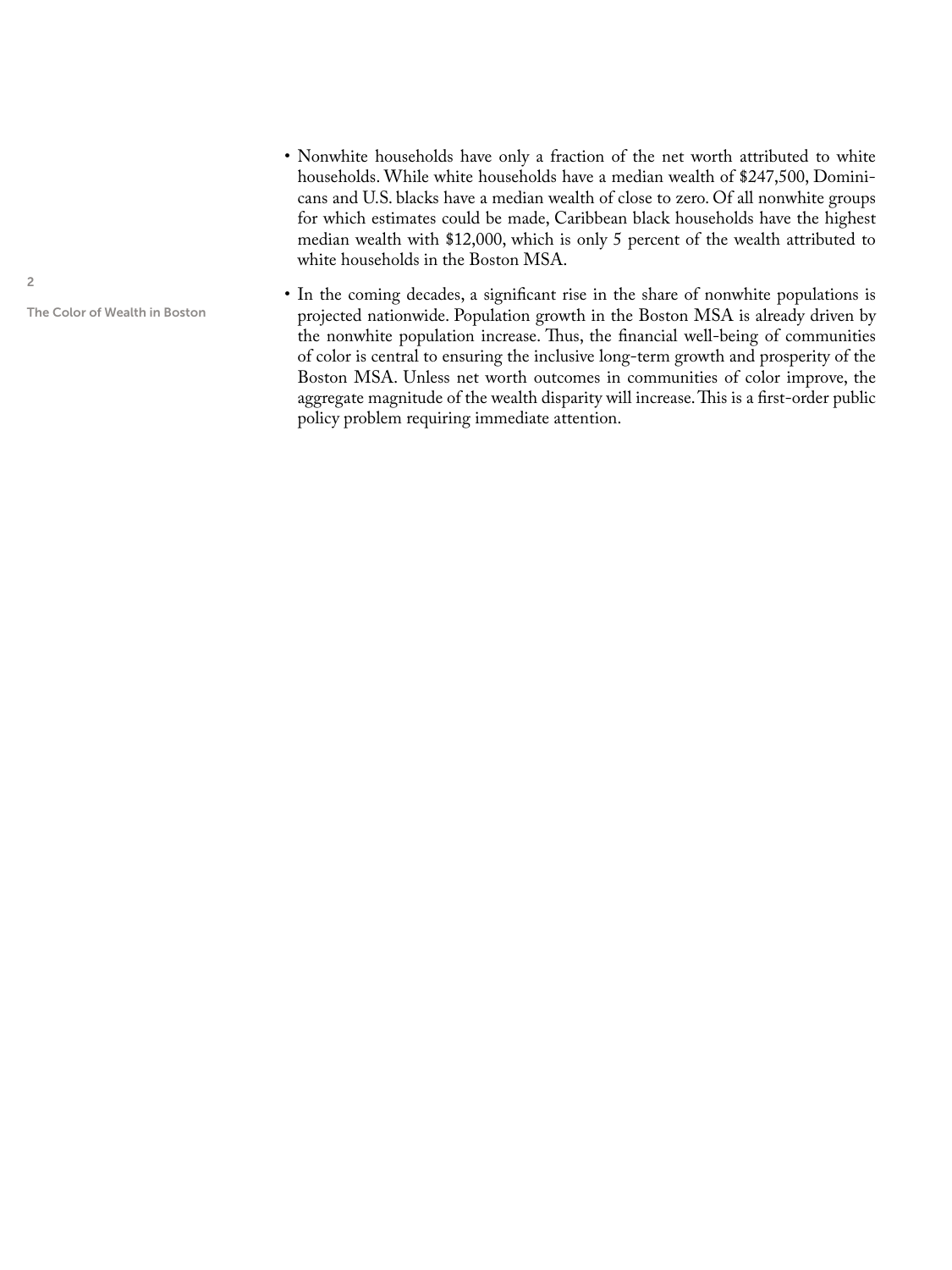### Introduction

The widening wealth gap in the United States is a worrisome sign that millions of families nationwide do not have enough in assets to offer better opportunities for future generations. Wealth (or net worth) provides a more complete picture of the disparity than the narrower measure of income. While income is a flow that provides a snapshot of a family's resources at a given point in time, wealth reflects the stock that a family accumulates over the long term. Whereas income helps families cover their current needs, wealth allows them to make investments in homes, in education, and in business creation. It provides safety during times of family crisis or economic insecurity, such as during a stretch of unemployment or when a family member faces a serious illness. Without being able to draw upon assets such as savings accounts, a head of household must pay for his or her family's financial needs from current or future income (that is, by borrowing)—which, for many in the United States, is often insufficient to cover large and critically important unexpected expenses.

Yet wealth accumulation is vastly unequal in the United States, with a small population owning most of the wealth (Saez 2014). Such wealth disparities are problematic in this country. Nationally and regionally, economic growth would be greater if wealth were dispersed more evenly, some economists argue (Rugaber 2013). Even Federal Reserve Chair Janet Yellen has stated that "the extent of and continuing increase in inequality in the United States greatly concerns" her. She has asked whether this trend of widening wealth inequality "is compatible with values rooted in our nation's history, among them the high value Americans have traditionally placed on equality of opportunity" (Yellen 2014). In addition, wealth is transmitted intergenerationally—with the few who own wealth bequeathing inheritances and house down payments to their progeny, which serves to perpetuate inequality in wealth and impede social mobility for those who are not similarly advantaged.

As this report will show, accrual of wealth is vastly unequal when race is taken into account. In part, racial differences in net worth are derived from racially based differences in income because nonwhites generally earn less (Gittleman and Wolff 2007). But racial differences in income and racial differences in wealth are only weakly correlated. Rather, the racially based gulf in wealth accumulation widens as income increrases (Tippett et al. 2014, see Figure 1) and because wealth differences reflect an accumulated lifetime of income disparities, compounded by asset returns (or lack thereof), the racial wealth gap is much greater than the income differences. Over the past 30 years, this gap has widened (McKernan et al. 2013). Furthermore, nonwhites seem to have fewer opportunities than whites to build wealth by means of income gains (Shapiro et al. 2013). In addition, intergenerational transmission of wealth and the opportunities this provides are unequal when race is taken into account. Black families who attain higher levels of income typically have greater transfer demands from their less well-off kin networks in comparison to their white peers, further reducing the resources earmarked for savings (Chiteji and Hamilton 2002; Heflin and Pattillo 2000). Furthermore, intergenerational transmissions of wealth and the opportunities these provide are also unequal by race (Blau and Graham 1990; Menchik and Jianakoplos 1997; Gittleman and Wolff 2007). Consequently, nonwhites have more limited opportunities—lacking parents who can provide college educations, down payments, or inheritances. Wealth disparity on the basis of race will persist in part because of lower rates of intergenerational transmission of assets.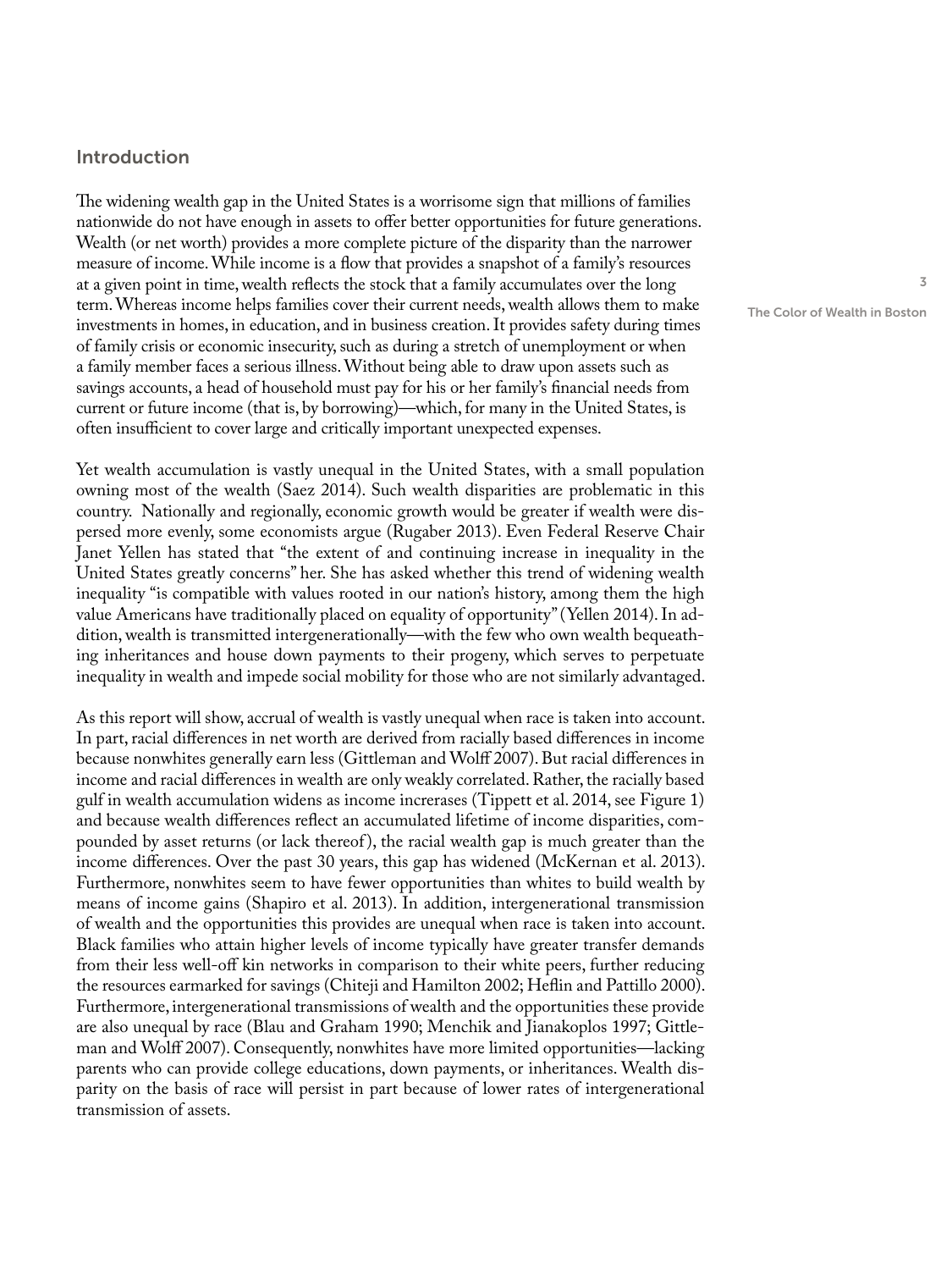Acknowledging the existence of differing levels of net worth transmission and striving to implement policies that help to level the playing field are of greater importance than ever, given the rapid growth of communities of color across the nation. This report examines racial wealth inequality in the Boston MSA and discusses its implications. Using the NASCC survey, we have examined subpopulations by race, ethnicity and country of origin. The NASCC survey has addressed two shortcomings of the public datasets (see Appendix for more information) that have data on assets and debts, that is, a lack of information (1) for small geographic areas and (2) for race, ethnicity and/or ancestral origin. Because relevant geographic distinctions exist within asset markets and variations exist in racial composition across geographies, the NASCC survey was designed to collect data at the level of the metropolitan statistical area. In addition, because nonwhite groups are not monolithic, the NASCC survey gathered more detailed data, such as country of origin for certain groups.<sup>1</sup>

This report provides a brief overview of the demographic changes in the Boston MSA, revealing the growing presence of nonwhite groups. The second section summarizes the NASCC methodology, and the third part analyzes asset and debt ownership and estimates the wealth position of various communities of color in the Boston metro area. The last section discusses the implication of racial disparities.

### Demographic Changes in the Boston MSA

The Boston MSA, which is home to 4.6 million residents and accounts for almost onethird of New England's population, $^2$  has experienced noteworthy demographic changes over the past decade or so. The non-Hispanic white population declined 3 percent from 2000 to 2012.3 During the same period, the number of Asian and Hispanic residents in the Boston MSA increased 58 percent and the number of non-Hispanic blacks increased 33 percent.4 According to recent estimates, Hispanics accounted for 10 percent of the total population, up four percentage points since 2000. The proportion of non-Hispanic black residents in the Boston MSA increased from 6 to 7 percent.<sup>5</sup>

The nationality and ethnic breakdown within these broadly defined racial and ethnic groups is a distinctive feature of the Boston MSA. According to the 2012 U.S. Census, of the 368,133 black residents in the metropolitan area, 34 percent (126,200) were foreign born and 10.5 percent (38,686) were of Hispanic origin.

The origin of most Hispanics in the Northeast is also distinct from what is found in the rest of the United States. In the country as a whole, Mexicans represented more than two-thirds of the Hispanic population, whereas they accounted for less than 7 percent in the Boston metro area. The two largest Hispanic groups in the Boston MSA were Puerto Ricans and Dominicans, who represented 29 percent and 23 percent of the Hispanic population, respectively.6 The number of Dominicans grew 121 percent to 100,850 from 2000 to 2012, the largest percentage increase of any group in the Boston metro area (Figure 1).

Two other groups living in the Boston metropolitan area, whose numbers are on the rise, were Haitians and Cape Verdeans. Close to 9 percent of Haitians living in the United States—about 75,600—resided in the Boston MSA. The concentration of Cape Verdeans was even greater, with about 45 percent of the 87,000 Cape Verdeans living in the United States residing in the Boston metro area.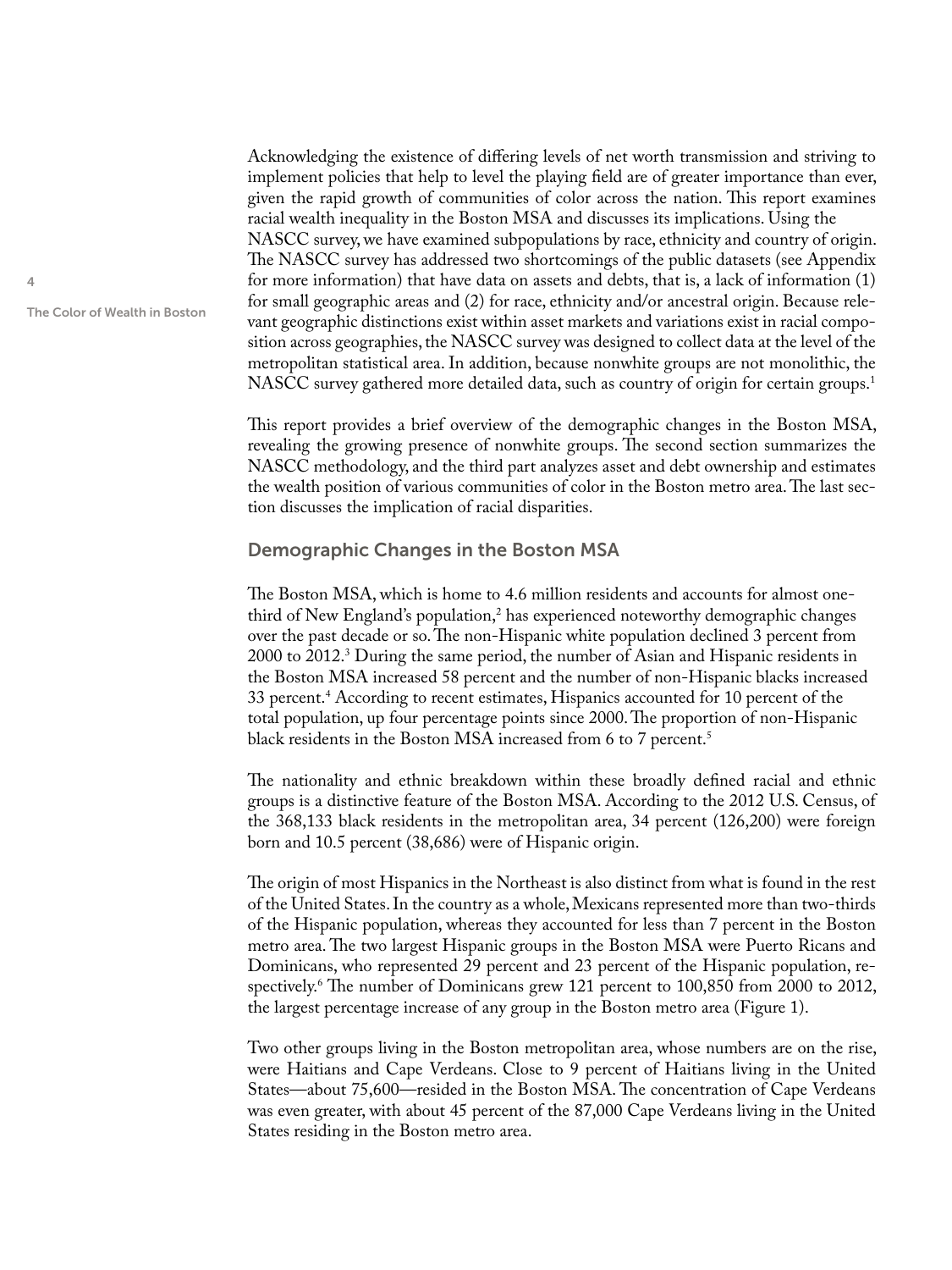

### Figure 1. Population change, 2000-2012, U.S., New England and Boston MSA

Source: U.S. Census Bureau, American Community Survey 2012, 1 year estimates

These groups were not distributed evenly in the cities and towns of the Boston MSA. Although overall the Boston metro area was 74 percent white, the city of Boston and most gateway cities (or "working cities")<sup>7</sup> in the Boston metropolitan area have high concentrations of nonwhite populations. On average, only 53 percent of the population in working cities located in the metro area was white, whereas in the city of Boston whites constituted approximately 46 percent of the residents. The highest concentration of black residents was found in the city of Boston; and in Brockton, more than one-third of the population was black. The majority of the population in Chelsea (62 percent) and Lawrence (74 percent) was Hispanic. In addition, close to 30 percent of the population in Lynn and Revere and 20 percent in Everett were Hispanic. In Lowell and Malden, Asians accounted for about 20 percent of residents (Figure 2).

5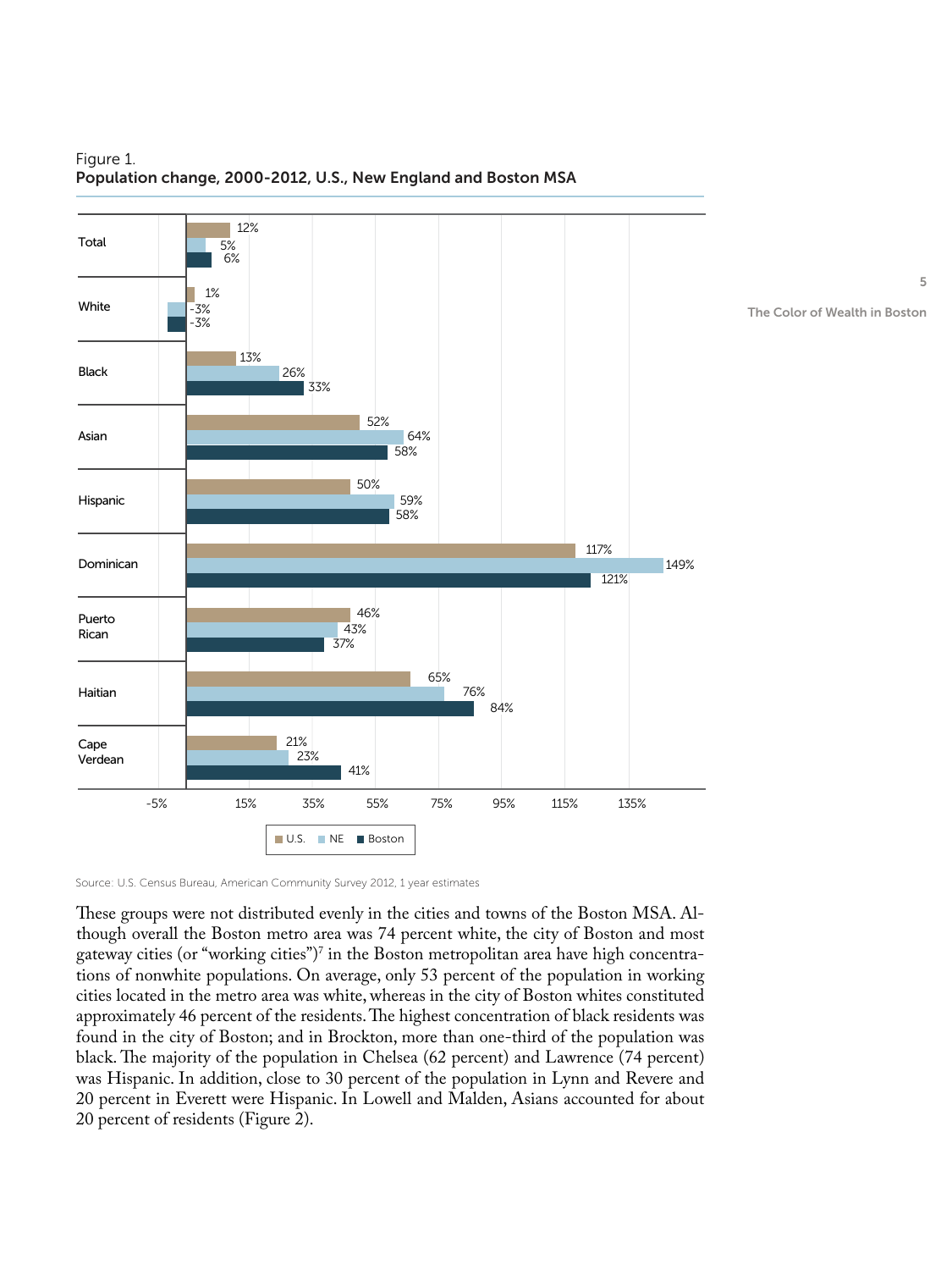### Figure 2. Percentage of total population by race and ethnicity, 2012, for Boston and working cities



The Color of Wealth in Boston

6

### What's behind the numbers?

A closer look at the population in the Boston metropolitan area revealed the distinctive characteristics of its communities of color and their histories, which have implications for better understanding inequality in the accrual of wealth. Our analysis confirmed that the nonwhite population is far from homogenous.

Since the end of World War II, the region and the MSA have attracted growing numbers of Latin American, Caribbean, Asian, and African immigrants. As of 2012, close to 17 percent of the population of the Boston MSA was foreign-born and less than 20 percent of these immigrants came from Europe.8 Migrants from Haiti, China, Vietnam, the Dominican Republic, Cape Verde, Jamaica, Brazil, El Salvador, and Colombia have contributed significantly to the increase in Boston's foreign-born population.

Compared with Asians and Latin Americans, black immigrants from the Caribbean and Africa were still a relatively small group, accounting for less than 10 percent of 40 million immigrants nationwide and for 15 percent of nearly 775,000 foreign-born residents in the Boston area. But roughly one-third of blacks in the Boston MSA were immigrants, compared with nearly 9 percent nationwide.

Violet Johnson's book *The Other Black Bostonians: West Indians in Boston, 1900–1950* focuses on the West Indian community that began to take shape in Boston on the eve of World War I (Johnson 2006). This mostly black and working class migration of both men and women (unlike the privileged mulatto men who preceded them in late 19th century) grew into a visible presence until the Immigration and Nationality Act of 1952 (also known as the Mc-Carran-Walter Act) denied Afro-Caribbeans the right to take advantage of the quotas set For Great Britain. The metric community funery 1978 and the United Fruit Company, headquartered in Boston, for Great Britain. The United Fruit Company, the United Fruit Constant Company, the United Freumer American Commun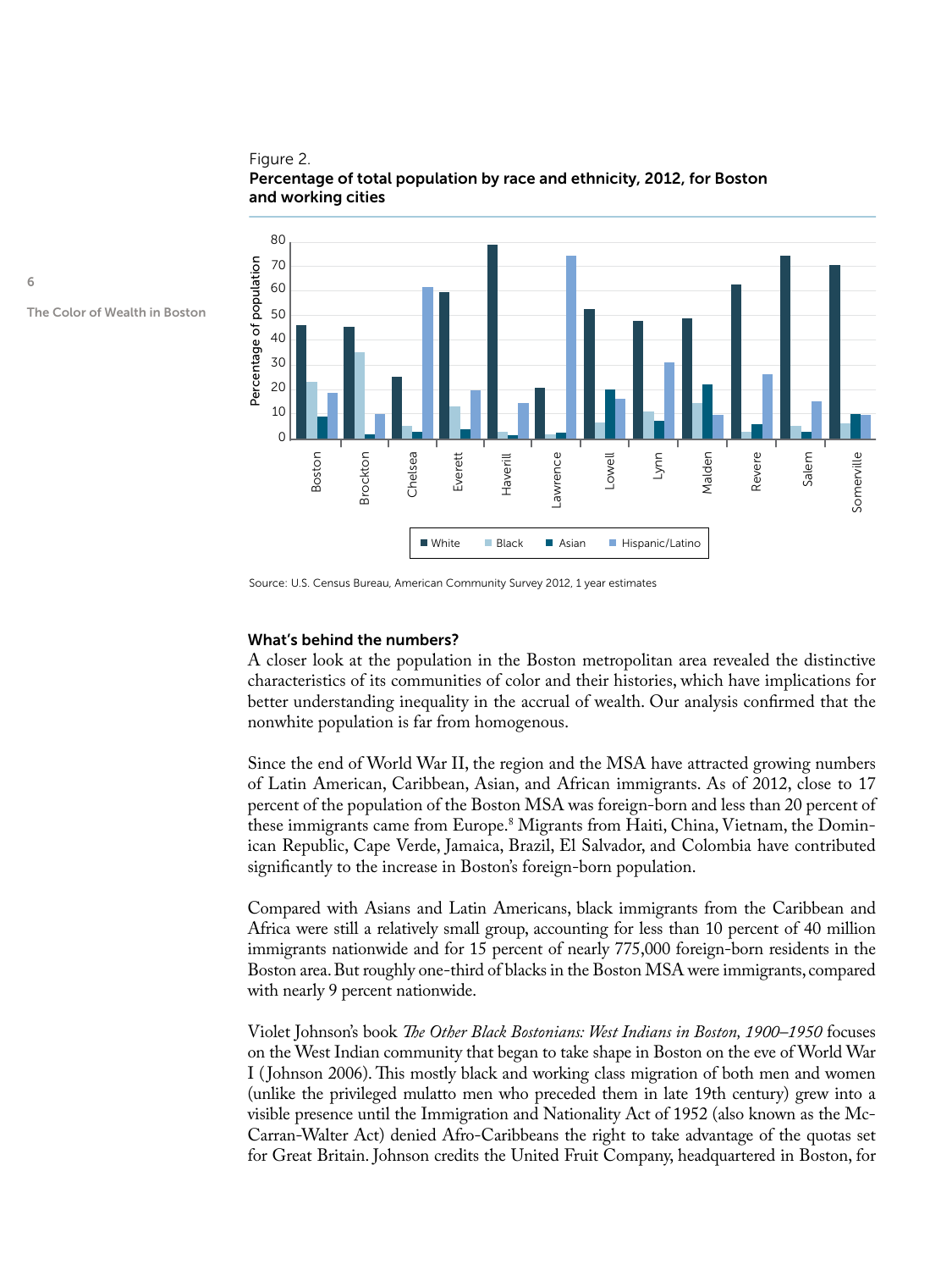setting in motion the estimated 5,000 émigrés from the English-speaking Caribbean colonies—mainly Barbados, Jamaica, and Montserrat—that eventually settled in Greater Boston.

Today 50 percent of Boston's Caribbean population is made up of Haitian immigrants and their descendants. The earliest wave of Haitian immigrants began to arrive in Massachusetts as early as 1950 (Jackson 2011). The registered population, statewide, increased twofold in 1970. By the late 1970s, pockets of Haitians could be identified in various sections of the city, and in the early 1980s these communities began to crystallize. There are sizeable clusters of Haitians residing throughout the southern precincts of the City of Boston, in the suburbs of Milton, Randolph, and Brockton, as well as in other cities in the larger metropolitan area, such as Cambridge and Somerville. Jackson argues that the two- and three-decker homes widely available in Dorchester for \$24,000 to \$26,000 in the 1970s, helped to stabilize the Haitian community, creating a new class of homeowners and landlords that gave Haitian renters a low-cost alternative to public housing (Jackson 2011; see also Jackson 2007).<sup>9</sup>

African immigrants and refugees also contributed to the diversity of the black community. Cape Verdeans are the African immigrants of longest duration in the city and the greatest in number. The first voluntary African emigrants to the United States, they began arriving in the area in the 1900s to work in the whaling industry. As Gibau notes, "There are Cape Verdeans who came to the U.S. twenty years ago and others who have just arrived a few months ago. Likewise, there are Cape Verdeans who were born in Boston fifty years ago and others just two years ago" (Gibau 2008, p. 263).

Unlike New Bedford, MA, or Providence, RI, there are more Cape Verdean immigrants living in the Boston area than second- and third-generation Cape Verdean Americans. Their numbers increased as a result of post-1965 and especially post-independence (1975) relocations to the area (Ibid.). Since the 1950s, the American-born Cape Verdeans of Boston migrated from the smaller South Shore communities of Massachusetts, such as Taunton and New Bedford, and also from Cape Cod (Gibau 2008).

Likewise, Hispanics are not a monolithic group. Puerto Ricans arrived in the region in great numbers after World War II. According to Hernandez (2006), as the original Hispanics, Puerto Ricans were instrumental in laying the groundwork for the metropolitan area's Hispanic community. As U.S. citizens, Puerto Ricans were spared problems with visas, had access to social services, and could vote. It was not till the 1980s that diversity in the Hispanic population of Boston became visible for the first time (Uriarte et al. 2003) as Dominican immigrants began to arrive. The Dominican population grew more slowly (Hernandez 2006). Central Americans from El Salvador are the more recent arrivals.

A brief history of Boston's heterogeneous population suggests the likelihood of a wide array of economic positions and prospects among these diverse racial and ethnic groups in metropolitan Boston.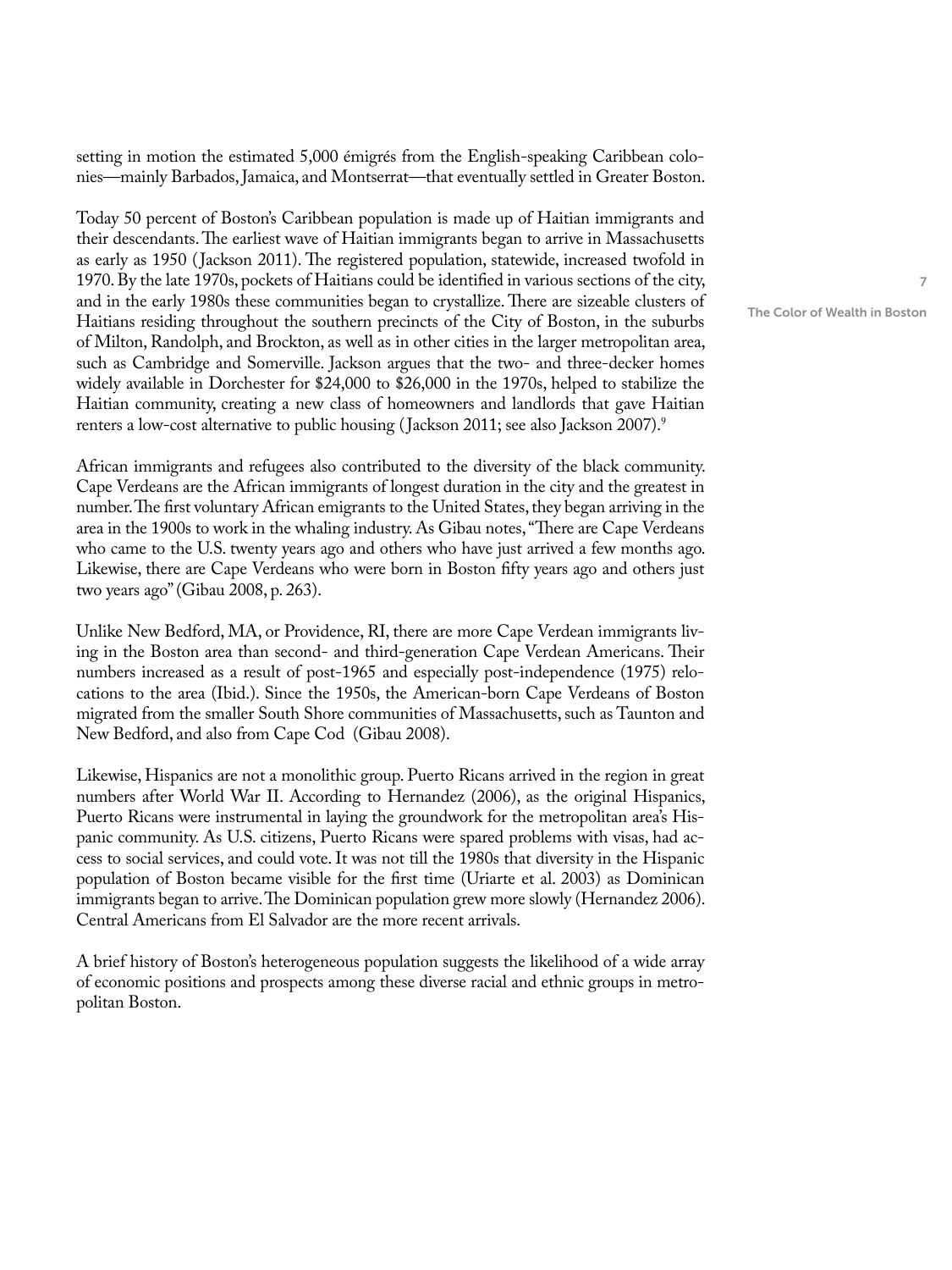### Methodology

A research initiative known as the National Asset Scorecard for Communities of Color (NASCC) has embarked on the design and implementation of a pilot survey in targeted metropolitan areas to collect data about the asset and debt positions of racial and ethnic groups at a detailed ancestral origin level. In the past, other efforts have studied the net worth position of broadly defined ethnic groups, such as Latinos or Asians taken collectively. In contrast, the NASCC survey collects asset and debt information on key subgroups within the broader categories—from such subgroups as Mexicans, Puerto Ricans, and Cubans or Asian Indians, Chinese, Filipinos, Koreans, Vietnamese, and Japanese. The NASCC data collection also includes information about native Americans, disaggregated by tribal affiliation, and about black Americans, disaggregated by ancestral origin, that is, whether from the Caribbean or recently from the African continent. To date, little had been known about the asset positions of these subgroups.

The survey was conducted in the Boston MSA and in four other metropolitan areas (Los Angeles, CA; Miami, FL; Tulsa, OK; and Washington, DC). These areas were chosen using a systematic approach to ascertain the geographic and demographic national representativeness of the ethnic groups defined at the ancestral origin level. Criteria for choosing metropolitan areas to be included in the sampling were primarily ethnic plurality and other variables such as geographical representation, area size, and access to certain ethnic groups that might be hard to identify in an urban context.

The survey instrument was designed primarily to gather information about a respondent's specific assets, liabilities, financial resources, and personal savings and investment activity at the household level. Net worth is estimated by subtracting debts from assets. Assets included financial assets (savings and checking accounts, money market funds, government bonds, stocks, retirement accounts, business equity, life insurance) and tangible assets (houses, vehicles, and other real estate). Debts included credit card debt, student loans, installment loans, medical debt, mortgages, and vehicle debt.

Additional areas of inquiry included remittance behavior, that is, sending assets or other resources abroad, and support for relatives in the United States. In addition, the survey collects information on home ownership, foreclosure experiences, and the equity status of homes. The survey also solicits additional information relevant to the financial experiences of lower wealth nonwhite individuals, such as the use of payday lenders. Core demographic characteristics, such as age, sex, educational attainment, household composition, nativity, income, and family background, are included in the survey. 10

The asset and debt module of the questionnaire replicates questions used in the Panel Study of Income Dynamics (PSID), the longest running national longitudinal household survey that collects data on employment, income, wealth, expenditures, health, marriage, education, and numerous other topics. For the non asset and debt-based questions, the NASCC survey replicated many questions found on the Multi-City Study of Urban Inequality (MCSUI) survey, which in the early 1990s was a cross-sectional four-city survey aimed at gathering socioeconomic data across ethnic and racial groups.

Various sampling techniques were used to locate and identify an ethnically plural sample consisting of the specifically defined ethnic groups. The techniques included the following: directory-listed landline samples targeted to census tracts where specific ethnic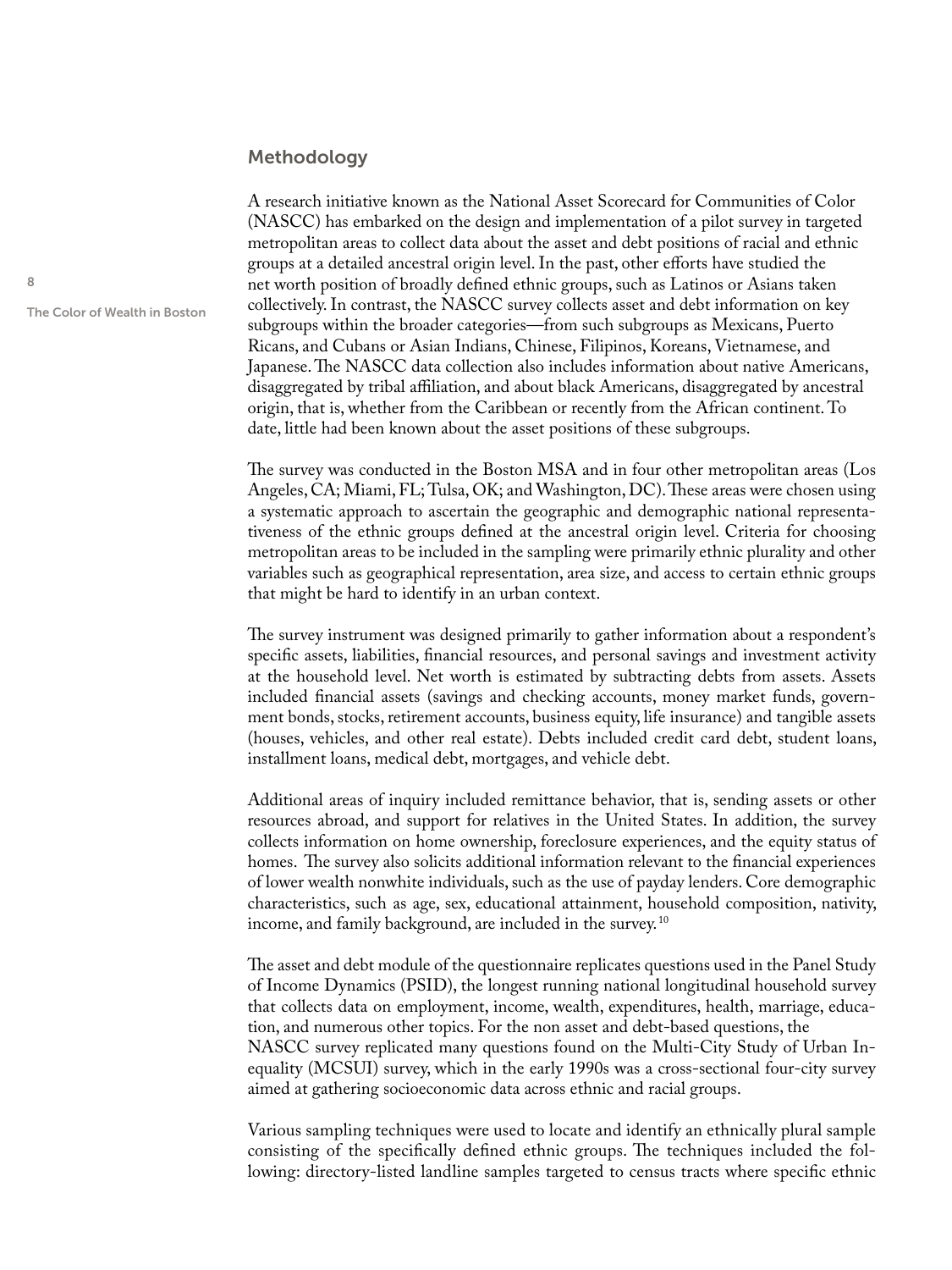groups were known to reside; cell phone random digit dialing samples drawn from rate centers that covered the targeted ethnic group ZIP codes; samples drawn from targeted ZIP codes on the basis of billing address; and the use of surname-based lists targeting specific national origin groups.

Race and ethnic identity for this study was based on self-identification of the family respondent best qualified to discuss family financial matters. The statistics in the sample used weights based on family characteristics in the U.S. Census Bureau's American Community Survey to generate results representative of specific ethnic group characteristics in the respondent's metropolitan area of residence. Overall, the results computed from the unweighted NASCC sample are not dissimilar from those using the weighted NASCC sample, suggesting that the specific ethnic group observations in the metropolitan areas covered by the study were fairly representative of their populations at large.

The study was primarily designed to compare specific ethnic and racial groups within the same metropolitan area. An advantage of this approach is the implicit control with regard to asset and debt pricing and products, chiefly housing prices, associated with particular geographic areas.

The Boston sample targeted five nonwhite groups: multigenerational African Americans (referred here as U.S. blacks), Caribbean blacks (including Haitians), Cape Verdeans (both black and white), Puerto Ricans, and Dominicans.<sup>11</sup> The sample also collected information on whites. In the Boston MSA, 403 surveys were completed.12

### Table 1. Boston Metropolitan Statistical Area sample characteristics

|                       | Number of<br>observations | Bachelor's<br>degree<br>or higher | Married | Median<br>age | Median<br>family<br>income |
|-----------------------|---------------------------|-----------------------------------|---------|---------------|----------------------------|
| White                 | 78                        | 55.2                              | 54.0    | 55            | 90,000                     |
| U.S. Black            | 71                        | 43.4                              | 24.8    | 55            | 41,200                     |
| Caribbean Black       | 51                        | 44.2                              | 32.1    | 50            | 55,000                     |
| Cape Verdean          | 21                        | 33.3                              | 32.1    | 37            | 46,000                     |
| Puerto Rican          | 38                        | 16.7                              | 18.4    | 44            | 25,000                     |
| Dominican             | 51                        | 10.5                              | 32.1    | 40            | 37,000                     |
| <b>Other Hispanic</b> | 43                        | 38.0                              | 34.4    | 51            | 65,000                     |
| NEC <sup>a</sup>      | 36                        | 57.2                              | 40.8    | 49            | 50,000                     |
| Asian                 | 14                        | 72.7                              | 58.0    | 43            | 96,000                     |

Source: NASCC survey, authors' calculations

<sup>a</sup> The "not elsewhere classified" (NEC) category includes mainly respondents that chose more than one race (30 respondents).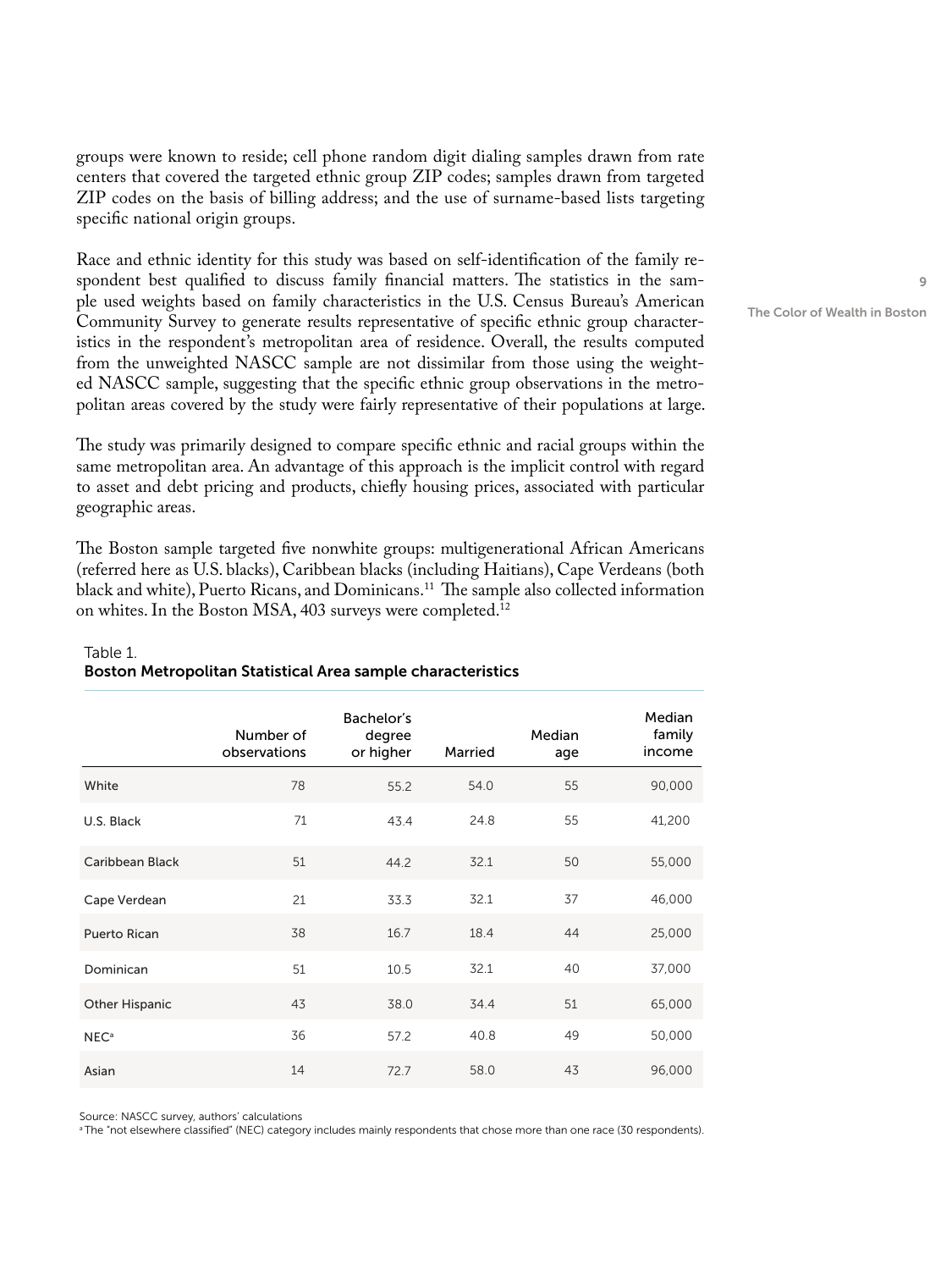As shown in Table 1, in general, white households in the sample were older, much more educated,<sup>13</sup> more likely to be married,<sup>14</sup> and have higher income<sup>15</sup> than nonwhite groups in the study.

### Assets, Debt, and Net Worth Estimates

The Color of Wealth in Boston

Survey respondents were asked if they owned various assets and debts and, if so, to estimate their value. In the following analysis, we used the weighted sample and reported the percentage of households that owned different types of assets and debts. We evaluated whether the data for whites and nonwhites differ in a statistically significant way. Note that what we report here as statistically significance results are considered to be conservative.<sup>16</sup> Small sample sizes limit the statistical power to detect meaningful differences even when there is good reason to suspect that group-based differences in assets levels and debts exist.

In addition, even when respondents owned assets, many did not report estimated values. The result is that asset values were often not statistically significant when examined separately, but they were statistically significant when combined. Finally, we use the median rather than the mean (or average) to measure asset values because medians more accurately represent the typical holdings of families within each racial or ethnic group.<sup>17</sup> Unfortunately, the sample size for Asians is too small to make any inferences.

### Financial Assets:

The Boston NASCC survey results show that white households were more likely to hold assets than every other racial and ethnic group; this held true for every type of asset. The differences were all statistically significant with a few exceptions (Table 2).

In general, among communities of color, Cape Verdeans, Caribbean blacks, and racial groups not otherwise classified were the most likely to own an asset, whereas Puerto Ricans and Dominicans were generally the most asset poor.

### Liquid assets:

Liquid assets include checking accounts, savings accounts, money market funds, certificates of deposit, and government bonds. Table 2 shows that nearly all whites in the Boston area—96 percent—owned liquid assets. In comparison, the proportion of the other racial groups was considerably lower. Eighty-three percent of blacks born in the United States held a liquid asset, whereas the share for Caribbean blacks and Cape Verdeans was 85 percent and 74 percent, respectively. The groups least likely to own a liquid asset were Puerto Ricans, Dominicans, and other Hispanics; among those three groups, 57 percent, 63 percent, and 67 percent owned any type of liquid asset, respectively.18

#### Checking and savings accounts:

Being banked, or having a checking or savings account, is critical for everyday financial efficacy. Yet surprisingly, most Puerto Ricans, Dominicans, and other Hispanics did not hold either type of account. Rather than using a bank for financial transactions, many in these populations may use alternative financial institutions, which charge transaction fees for cashier's checks or money orders or for wiring money.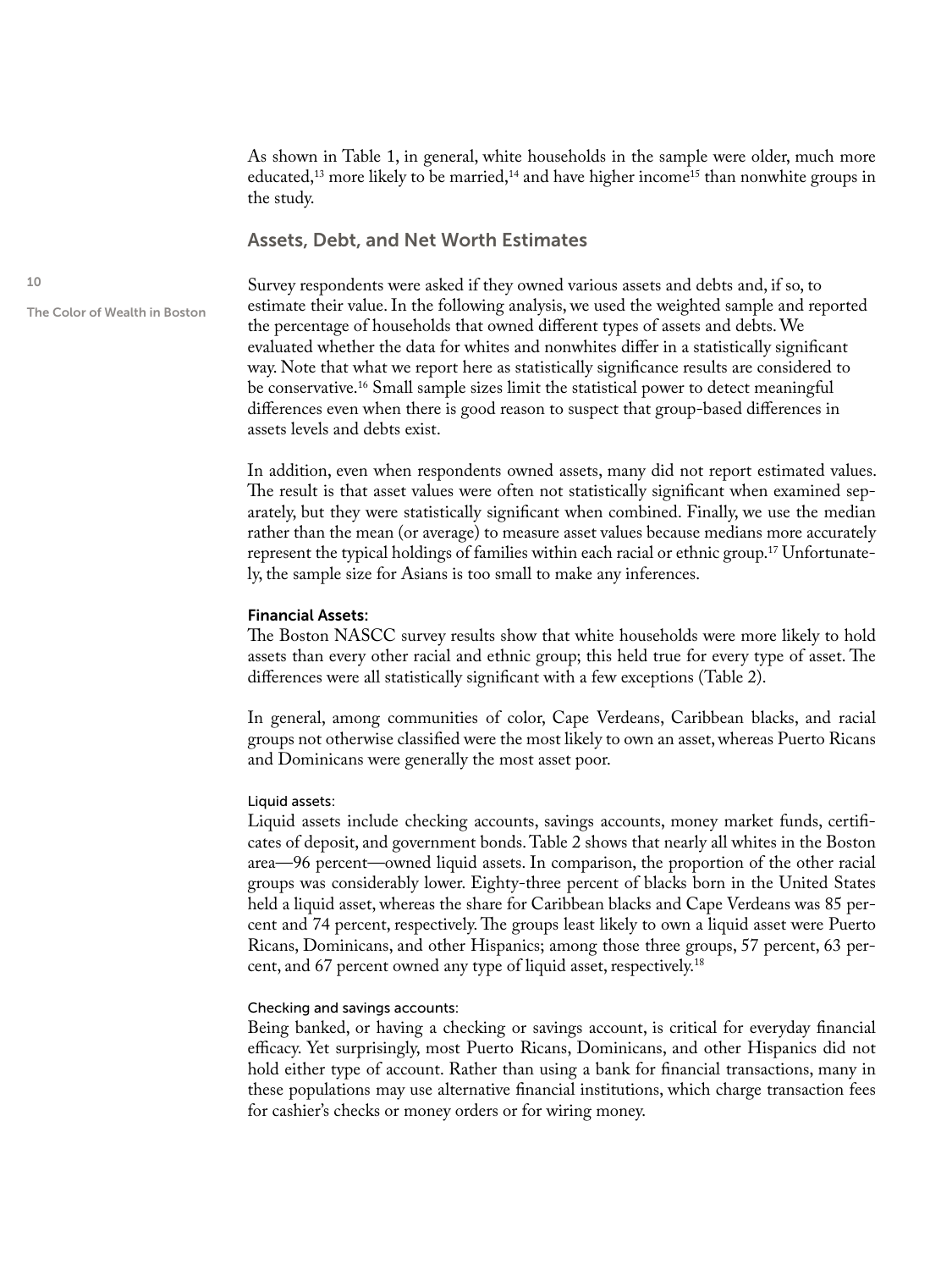Within these populations, only 39 percent of Puerto Ricans, 37 percent of Dominicans, and 48 percent of other Hispanics had savings accounts. Although they were more likely to own checking accounts, these numbers remained surprisingly low: 53 percent of Puerto Ricans, 62 percent of Dominicans, and 54 percent of other Hispanics held such accounts. In contrast, almost all whites were likely to hold checking or savings accounts (93 percent).<sup>19</sup>

The remaining racial and ethnic groups were also significantly less likely than whites to be banked. Close to 75 percent of U.S. blacks and Cape Verdeans and 84 percent of Caribbean blacks held either a checking or savings account.<sup>20</sup>

The Color of Wealth in Boston

### Table 2.

### Comparison of percentage of white and nonwhite households owning any type of liquid asset, a checking account, or a savings account

|                           |         | Liquid Assets                                    |         | <b>Checking Account</b>                          | Savings Account |                                                  |  |
|---------------------------|---------|--------------------------------------------------|---------|--------------------------------------------------|-----------------|--------------------------------------------------|--|
|                           | Percent | Percentage<br>point<br>difference<br>from whites | Percent | Percentage<br>point<br>difference<br>from whites | Percent         | Percentage<br>point<br>difference<br>from whites |  |
| White                     | 95.7    | 0.0                                              | 91.8    | 0.0                                              | 73.7            | 0.0                                              |  |
| U.S. Black                | 82.6    | $-131***$                                        | 73.8    | $-18.0***$                                       | 55.1            | $-18.6**$                                        |  |
| Caribbean<br><b>Black</b> | 84.8    | $-10.9**$                                        | 82.2    | $-9.6*$                                          | 74.8            | 1.1                                              |  |
| Cape Verdean              | 73.7    | $-22.0**$                                        | 72.8    | $-19.0$                                          | 65.9            | $-7.8$                                           |  |
| Puerto Rican              | 57.2    | $-38.5***$                                       | 52.9    | $-38.9***$                                       | 39.0            | $-34.7***$                                       |  |
| Dominican                 | 63.3    | $-32.4***$                                       | 61.5    | $-30.3***$                                       | 37.1            | $-36.6***$                                       |  |
| Other Hispanic            | 67.5    | $-28.2**$                                        | 54.0    | $-37.8***$                                       | 47.6            | $-26.2***$                                       |  |
| NEC <sup>a</sup>          | 94.5    | $-1.2$                                           | 80.0    | $-11.8*$                                         | 65.5            | $-8.2$                                           |  |

Source: NASCC survey, authors' calculations

Note: The difference in the percentage of nonwhites as compared with the percentage of white households is statistically significant at the \*\*\*99%, \*\*95%, \*90% level. The percentage of Puerto Rican households holding liquid assets as compared with Dominican households does not differ in a statistically significant manner. Percentage of U.S. black households holding liquid assets as compared with Caribbean black households is statistically significant for savings accounts at the 95% level. a The "not elsewhere classified" (NEC) category includes mainly respondents that chose more than one race.

It is possible that those who are unbanked may have more cash on hand. Research has suggested that populations that are unbanked fail to meet the minimum amounts of cash needed for free checking or savings accounts. Paying the higher transaction fees of alternative financial services—and these are notably more expensive—may actually be more prudent than paying even higher fees or penalties due to overdrafts at traditional banks and savings institutions (Servon 2014).

However prudent it may seem to remain unbanked and thus pay high transaction fees, these circumstances make it difficult to accumulate savings and begin to earn interest on owned funds. In addition, such low rates of being banked indicate that many in these populations are living paycheck to paycheck—unable to save enough money in their accounts to meet the minimum banking requirements.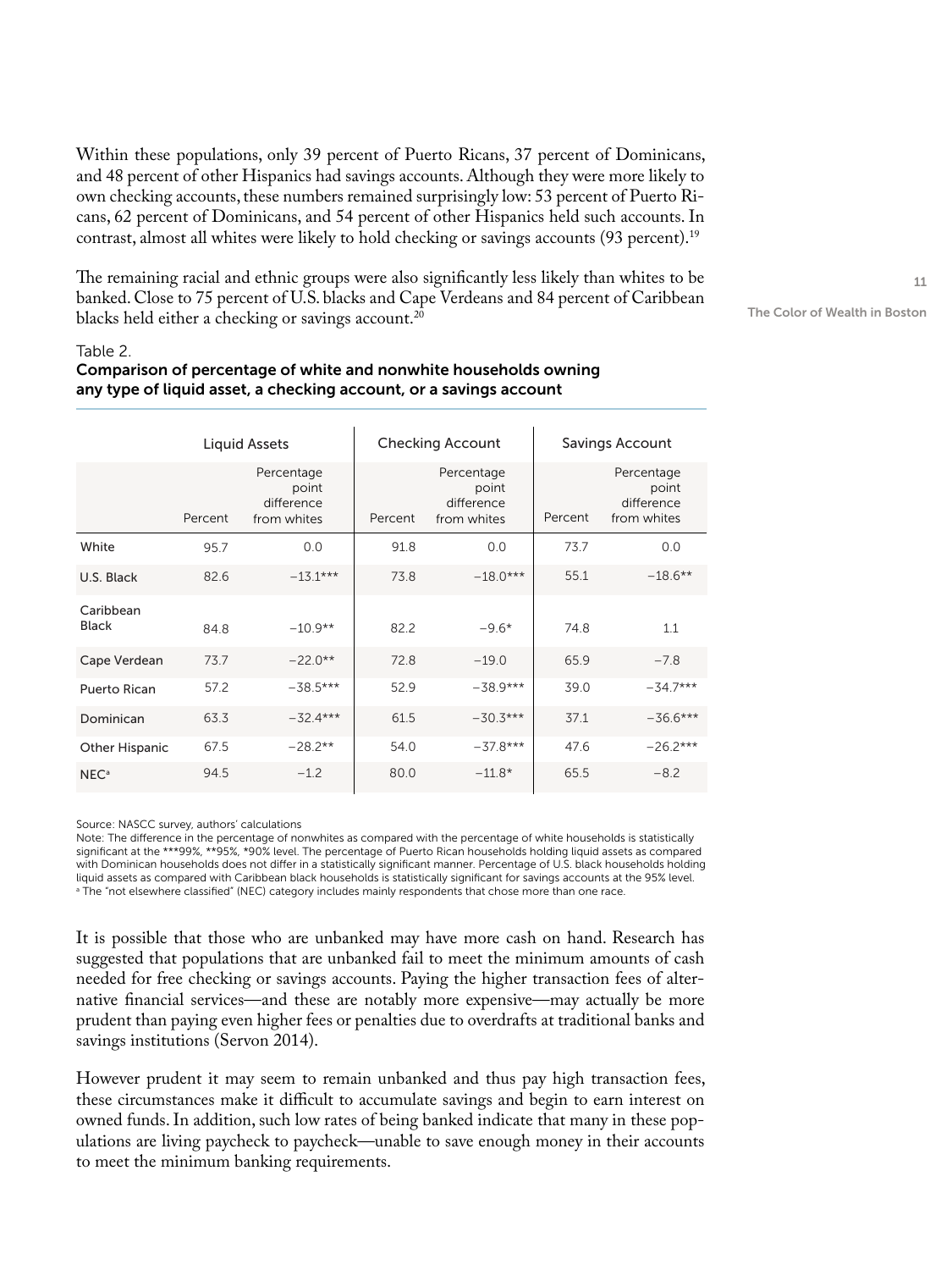### Other financial assets:

What is striking about ownership of other financial assets is the general absence of ownership by all nonwhite groups analyzed in this report. This indicates that most families lacked resources for long-term investment and economic security.

### *Stocks, mutual funds, and investments trusts:*

As Table 3 illustrates, even among white households, only 40 percent owned other types of assets such as stocks, mutual funds, or other investments or trusts. Ownership of these assets among other racial groups was markedly lower than among whites. Only 10 percent of U.S. blacks, 8 percent of Caribbean blacks, and 6 percent of Cape Verdeans possessed any of these other types of financial assets. The percentage of Dominican, Puerto Rican, and other Hispanic households possessing these types of financial assets was much lower in comparison to whites: 6 percent, 9 percent, and 19 percent, respectively.

#### *Retirement funds:*

Few families owned Individual Retirement Accounts (IRAs) or private annuities, which is consistent with our interpretation of the data collected thus far. We speculate that most families are spending a majority of their earnings and have little to save toward long-term goals despite the fact that compound interest and the income tax savings or tax deferments associated with IRAs is a key step toward building future financial security in retirement. This is consistent with other studies reporting that most Americans are not able to save sufficiently to support themselves during retirement (Ghilarducci 2012, Sommer 2013).

#### Table 3.

### Percentage of white and nonwhite households owning stocks, an Individual Retirement Account (IRA) or private annuity

|                           |                                             | <b>Stocks</b>                                   | <b>IRA or Private Annuity</b>               |                                                 |
|---------------------------|---------------------------------------------|-------------------------------------------------|---------------------------------------------|-------------------------------------------------|
|                           | Percentage of<br>households<br>owning these | Percentage<br>point<br>from white<br>households | Percentage of<br>households<br>owning these | Percentage<br>point<br>from white<br>households |
| White                     | 39.5                                        | 0.0                                             | 56.2                                        | 0.0                                             |
| U.S. Black                | 9.6                                         | $-29.9***$                                      | 21.2                                        | $-34.9***$                                      |
| Caribbean<br><b>Black</b> | 8.3                                         | $-31.2***$                                      | 21.1                                        | $-35.1*$                                        |
| Cape Verdean              | 5.6                                         | $-33.9**$                                       | 38.6                                        | $-17.6$                                         |
| Puerto Rican              | 9.4                                         | $-30.1***$                                      | 16.2                                        | $-40***$                                        |
| Dominican                 | 6.0                                         | $-33.5***$                                      | 7.5                                         | $-48.7***$                                      |
| <b>Other Hispanic</b>     | 19.4                                        | $-20.1**$                                       | 28.1                                        | $-28.1***$                                      |
| NEC <sup>a</sup>          | 30.3                                        | $-9.2$                                          | 33.8                                        | $-22.4**$                                       |

Source: NASCC survey, authors' calculations

Note: The difference in the percentage of nonwhites as compared with the percentage of white households is statistically significant at the \*\*\*99%, \*\*95%, \*90% level.

<sup>a</sup> The "not elsewhere classified" (NEC) category includes mainly respondents that chose more than one race.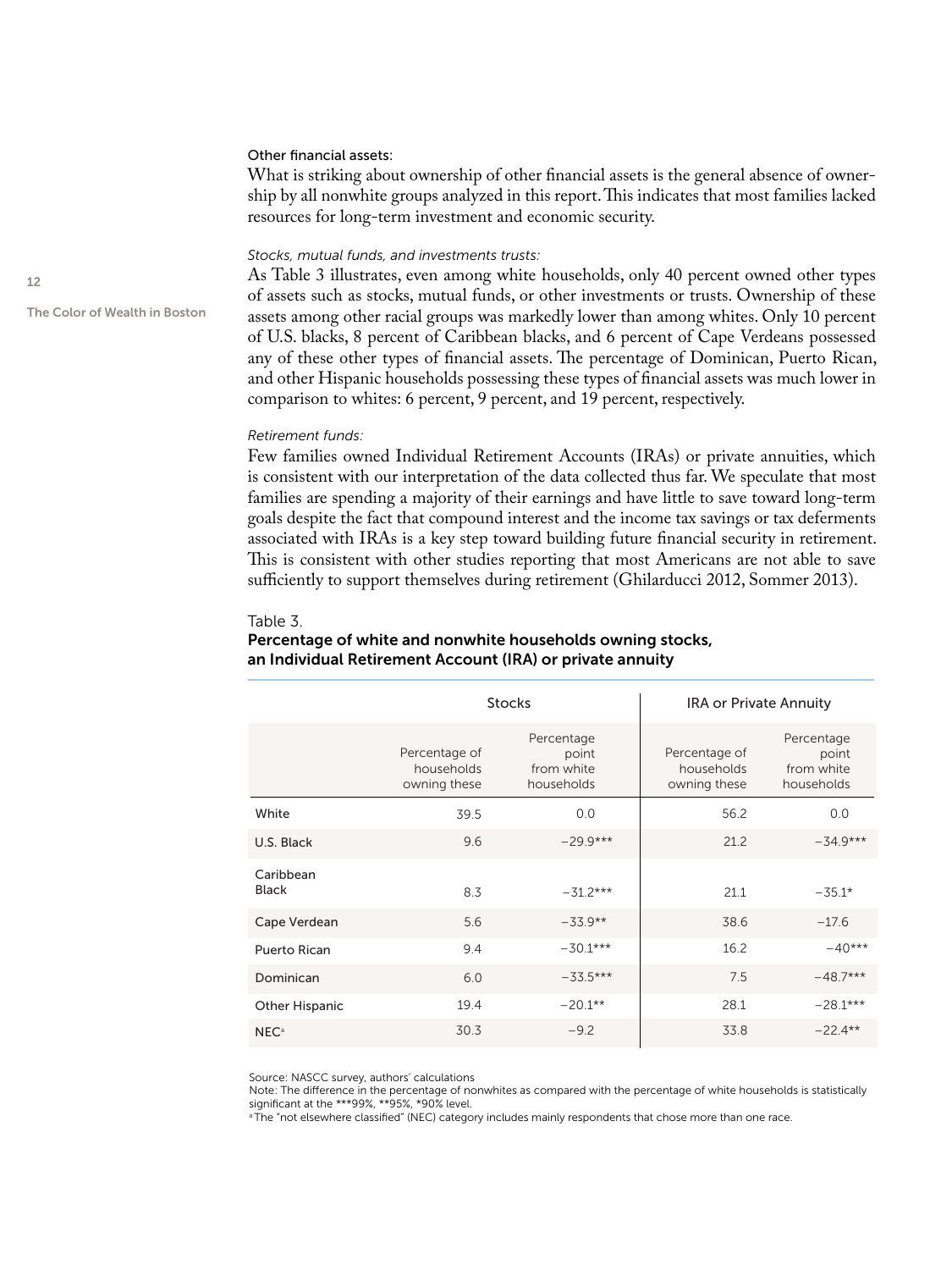Except for Cape Verdeans, the white-nonwhite disparity is greater for ownership of private retirement assets than ownership of stocks and other financial investment assets discussed above. While most white households (56 percent) own either an IRA or a private annuity, most racial and ethnic groups do not hold such retirement funds (see Table 3). Only onefifth of U.S. and Caribbean blacks have retirement accounts. Only 8 percent of Dominicans and 16 percent of Puerto Ricans hold such accounts.<sup>21</sup> These results suggest that, if not for the federally structured Social Security program, many households, particularly black and Hispanic ones, would have virtually no financial assets of their own at retirement.<sup>22</sup>





### Unsecured debt:

Unsecured debt refers to debt not backed by an underlying asset and includes credit card debt, student loans, and medical debt.

### Credit card debt:

Credit card debt is usually debt associated with consumption goods that have no investment value. Hence, credit card debt is generally considered to be less "healthy" than other forms of debt, which, for example, may be associated with a good that could appreciate over time. Most households in the sample had credit card debt; Cape Verdeans were least likely to have credit card debt (27 percent). In contrast, approximately half of whites, U.S. blacks, Caribbean blacks, and Dominican households have such debt. The differences in the percentage of white and nonwhite households having credit card debt did not differ in a statistically significant way. However, nonwhites often have credit cards with less favorable terms, such as higher interest rates (Weller 2007), further inhibiting their ability to pay down their credit card debt (see Table 4).

### Student loans:

Since 2008, student loan debt nationwide has increased 84 percent to \$1.1 trillion (Federal Reserve Bank of New York 2014). Given the relatively lower levels of household income among nonwhites, student loan debt may be more relevant for nonwhite college students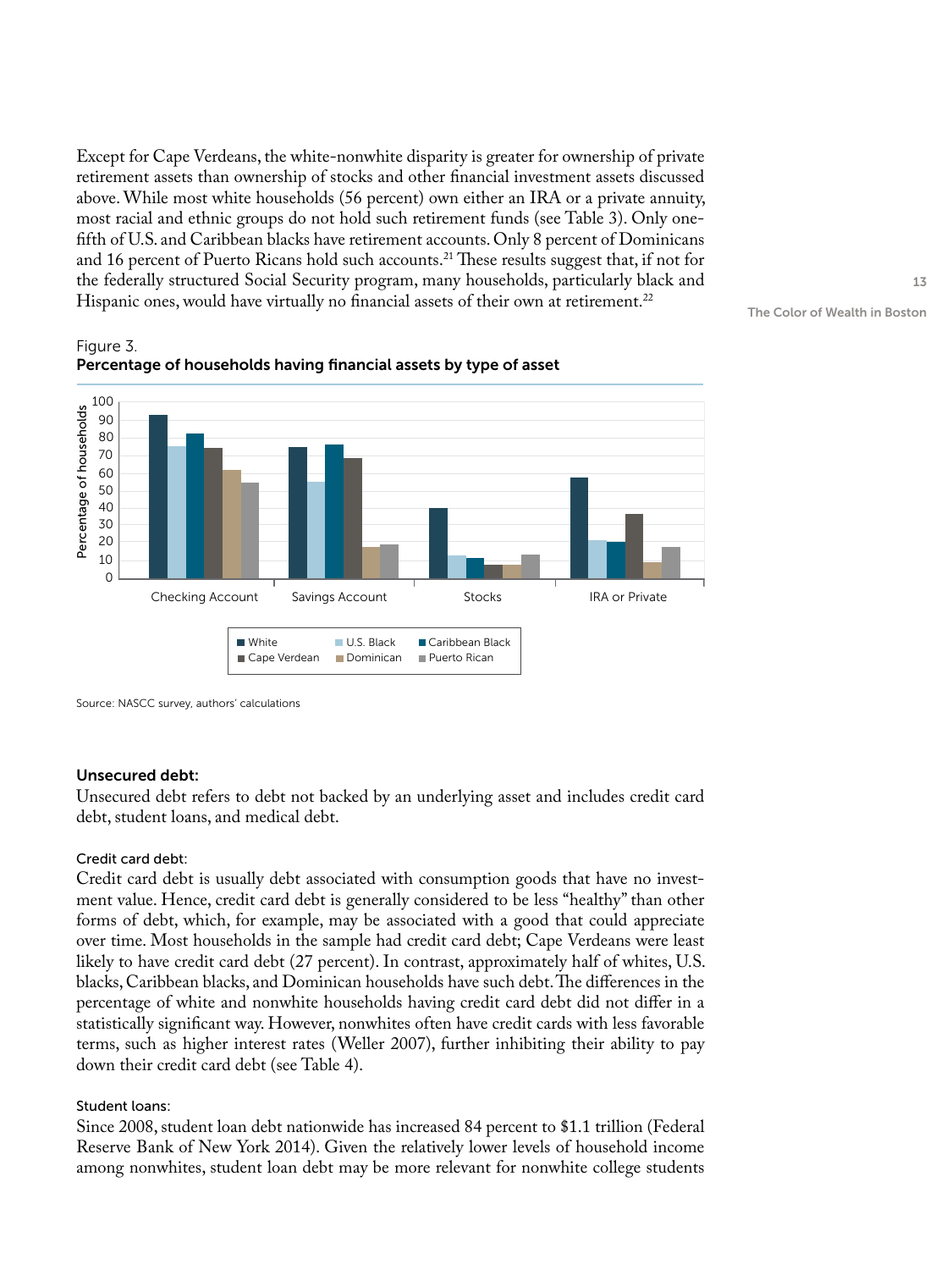than their white peers. For example, black and Hispanic students graduate from college with substantially higher debt than their white peers (Baum and Steele 2010). As shown in Table 4, nonwhite households were more likely to have student loan debt than white households with Caribbean blacks and other Hispanics almost twice as likely to have student loan debt. Although obtaining a college degree provides greater lifetime earnings potential than having only a high school diploma, clear disadvantages are associated with a debt-burdened degree.

### The Color of Wealth in Boston

### Medical debt:

While only 2 percent of Cape Verdeans reported having medical debt, most respondents from communities of color reported similar or higher percentages of medical debt as compared with whites (11 percent). However, Dominicans and other Hispanics are about twice as likely as whites to have medical debt: 20 percent and 24 percent, respectively.<sup>23</sup> One reason medical debt may be higher generally for Hispanic groups is that Hispanics are least likely to have health insurance (Brown and Patten 2014) and, within the Hispanic population, Puerto Ricans are more likely to have health insurance than other Hispanics (Motel and Patten 2012). This is consistent with our findings that Puerto Ricans were less likely to have medical debt than Dominicans and other Hispanics. Likewise, blacks were less likely to have health insurance than whites (Brown and Patten 2014) and were more likely to report having medical debt (although the percentage difference among households reporting medical debt was statistically insignificant).<sup>24</sup>

#### Table 4.

|                           |                                                           | Credit Card                                                   |                                                            | Student Loan                                                  | <b>Medical Debt</b>                                      |                                                               |  |
|---------------------------|-----------------------------------------------------------|---------------------------------------------------------------|------------------------------------------------------------|---------------------------------------------------------------|----------------------------------------------------------|---------------------------------------------------------------|--|
|                           | Percentage<br>of<br>households<br>having a<br>credit card | Percentage<br>point<br>difference<br>from white<br>households | Percentage<br>of<br>households<br>having a<br>student loan | Percentage<br>point<br>difference<br>from white<br>households | Percentage<br>of<br>households<br>having<br>medical debt | Percentage<br>point<br>difference<br>from white<br>households |  |
| White                     | 46.5                                                      | 0.0                                                           | 18.9                                                       | 0.0                                                           | 10.9                                                     | 0.0                                                           |  |
| U.S. Black                | 52.3                                                      | 5.8                                                           | 28.0                                                       | 9.1                                                           | 17.1                                                     | 6.2                                                           |  |
| Caribbean<br><b>Black</b> | 52.7                                                      | 6.1                                                           | 33.7                                                       | $14.8*$                                                       | 17.1                                                     | 6.2                                                           |  |
| Cape Verdean              | 26.8                                                      | $-19.8$                                                       | 25.5                                                       | 6.6                                                           | 2.0                                                      | $-8.9*$                                                       |  |
| Puerto Rican              | 40.8                                                      | $-5.7$                                                        | 19.4                                                       | 0.5                                                           | 10.6                                                     | $-0.2$                                                        |  |
| Dominican                 | 54.8                                                      | 8.3                                                           | 21.1                                                       | 2.2                                                           | 19.8                                                     | 8.9                                                           |  |
| Other Hispanic            | 39.6                                                      | $-6.9$                                                        | 34.4                                                       | $15.5*$                                                       | 24.1                                                     | $13.3*$                                                       |  |
| $NEC^a$                   | 60.1                                                      | 13.6                                                          | 28.9                                                       | 10.0                                                          | 13.9                                                     | 3.0                                                           |  |

### Percentage of households having various types of debt

Source: NASCC survey, authors' calculations

Note: The difference in the percentage of nonwhites as compared with the percentage of white households is statistically significant at the \*\*\*99%, \*\*95%, \*90% level.

<sup>a</sup> The "not elsewhere classified" (NEC) category includes mainly respondents that chose more than one race.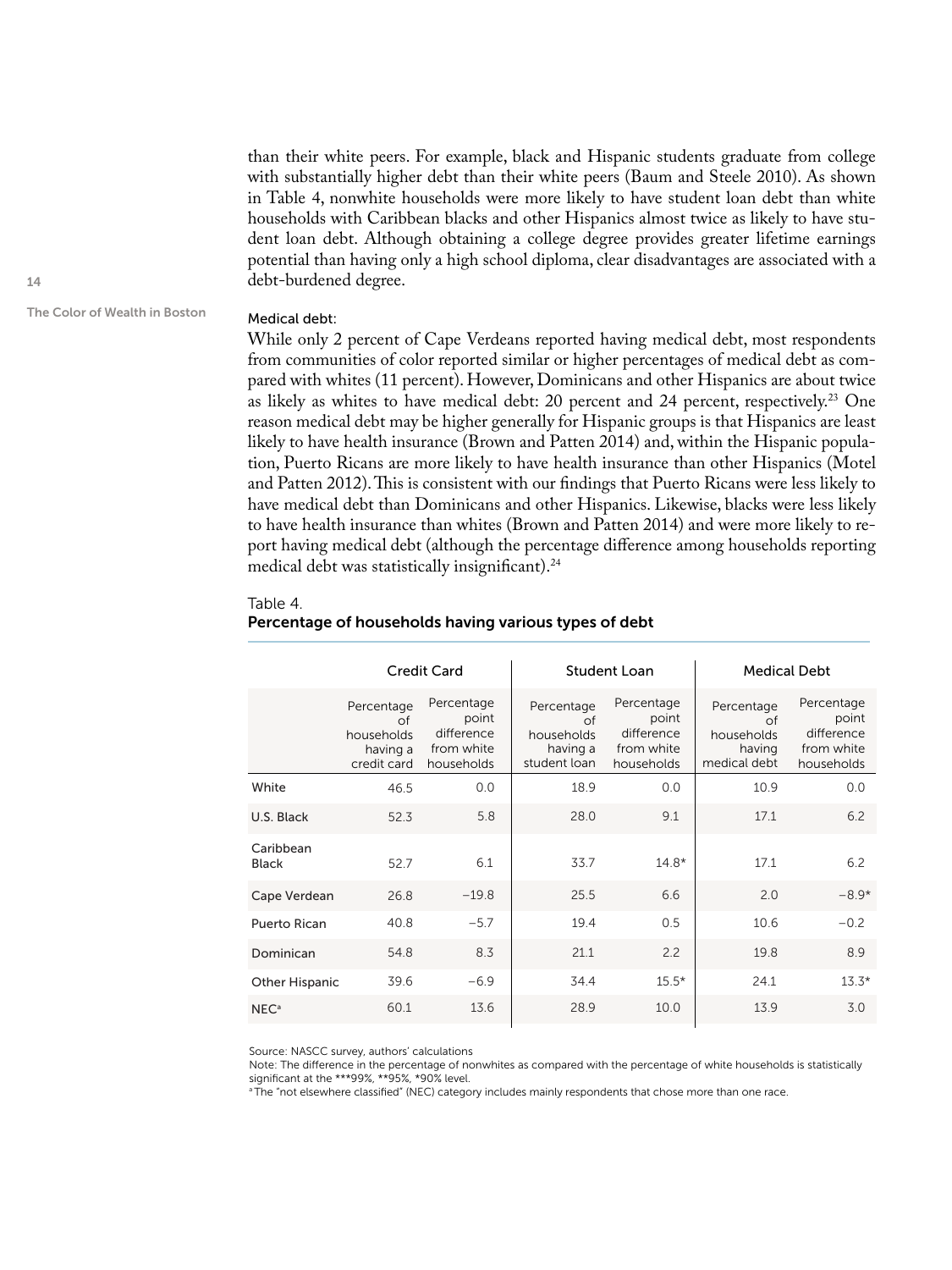### Tangible assets and secured debt:

Tangible assets include houses, vehicles, and other property households may own.

### Homeownership:

Homeownership serves as the primary asset in which most Americans build and store their wealth. The federal tax code also incentivizes homeownership by providing tax savings associated with mortgage interest deductions. Furthermore, there are other positive attributes that owning a home, particularly in a certain neighborhood, may offer, such as access to a good public school district and other neighborhood amenities such as convenient shops and access to parks. Finally, the purchase of a home and regular on-time payments of a mortgage lead to higher Fair Isaac Corporation (FICO) credit scores than for families who regularly make on-time payments for rent.

Yet the percentage of households owning a home differs radically by race and ethnicity in Boston. Most whites—79 percent—are homeowners, whereas most nonwhites are not. Caribbean blacks were most likely to own a home (49 percent) in Boston among the analyzed nonwhite groups. Only one-third of U.S. blacks and other Hispanics owned their homes<sup>25</sup> (see Table 5).

Twenty-nine percent of Cape Verdeans owned their home, as did 21 percent of Puerto Ricans. Dominicans had the lowest rate of home ownership—only 17 percent owned or were in the process of purchasing a home.

### Table 5. Percentage of households that have tangible assets by type of asset

|                           | House                                              |                                                               |                                                       | Vehicle                                                       |
|---------------------------|----------------------------------------------------|---------------------------------------------------------------|-------------------------------------------------------|---------------------------------------------------------------|
|                           | Percentage<br>of<br>households<br>owning a<br>home | Percentage<br>point<br>difference<br>from white<br>households | Percentage<br>of<br>households<br>owning a<br>vehicle | Percentage<br>point<br>difference<br>from white<br>households |
| White                     | 79.1                                               | 0.0                                                           | 83.6                                                  | 0.0                                                           |
| U.S. Black                | 33.8                                               | $-45.3***$                                                    | 50.7                                                  | $-32.8***$                                                    |
| Caribbean<br><b>Black</b> | 48.7                                               | $-30.4**$                                                     | 84.1                                                  | 0.5                                                           |
| Cape Verdean              | 29.4                                               | $-49.7**$                                                     | 85.4                                                  | 1.9                                                           |
| Puerto Rican              | 21.2                                               | $-57.9***$                                                    | 61.1                                                  | $-22.4**$                                                     |
| Dominican                 | 17.3                                               | $-61.9***$                                                    | 69.0                                                  | $-14.5*$                                                      |
| <b>Other Hispanic</b>     | 34.0                                               | $-45.1**$                                                     | 77.2                                                  | $-6.3$                                                        |
| NEC <sup>a</sup>          | 42.8                                               | $-36.3***$                                                    | 83.5                                                  | $-0.1$                                                        |

Source: NASCC survey, authors' calculations

Note: The difference in the percentage of nonwhites as compared with the percentage of white households is statistically significant at the \*\*\*99%, \*\*95%, \*90% level.

Note: The percentage of Puerto Rican households holding tangible assets as compared with Dominican households did not differ in a statistically significant way. The percentage of U.S. black households owning homes and vehicles differed significantly when compared with Caribbean black households as follows: for homes, at a 90% level, and for vehicles, at a 99% level.

a The "not elsewhere classified" (NEC) category includes mainly respondents that chose more than one race.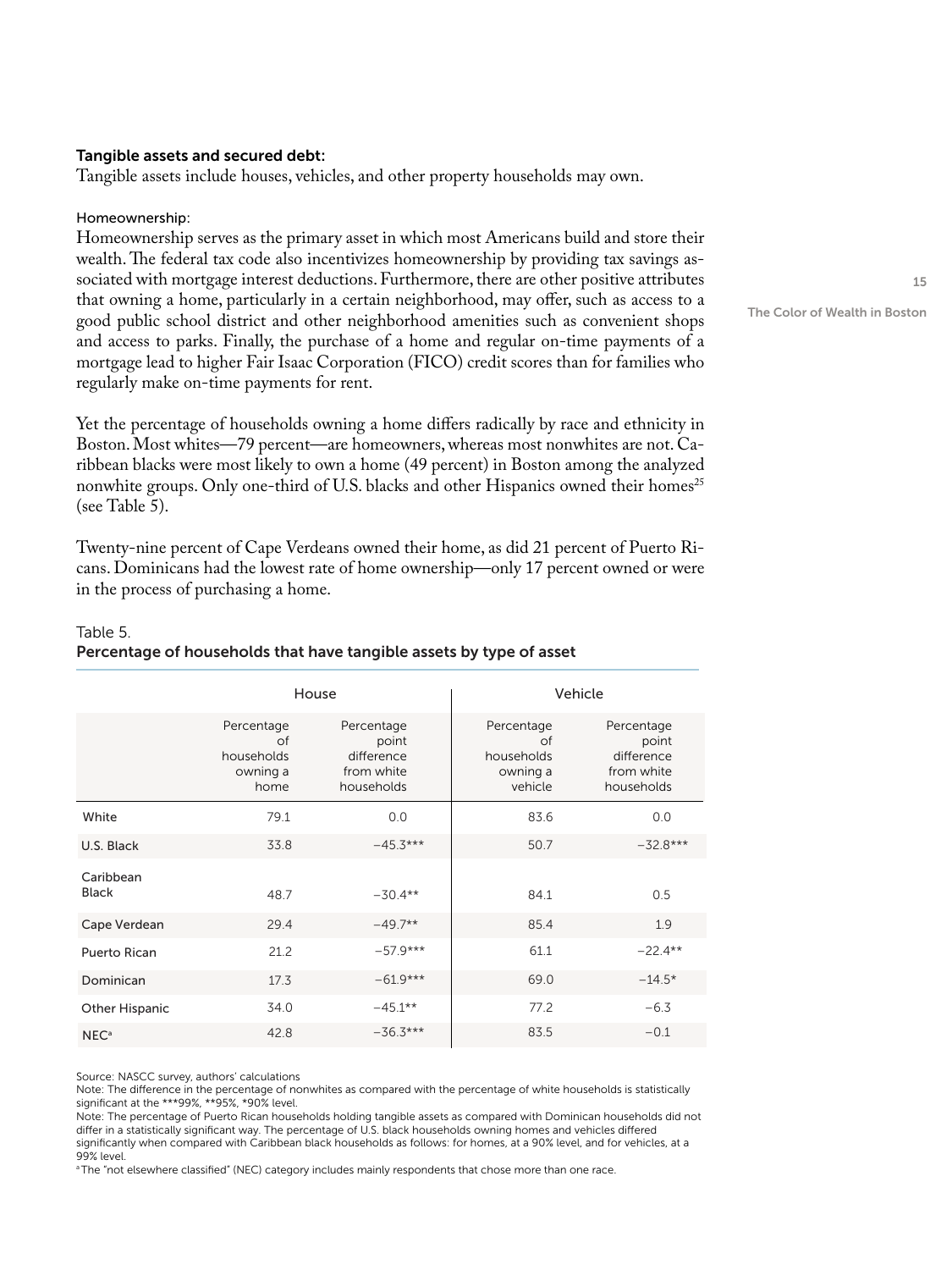

Figure 4. Percentage of households that have tangible assets by type of asset

Source: NASCC survey, authors' calculations

#### Mortgages:

Across all households, whites were most likely to have mortgage debt with 47 percent of white households reporting mortgage debt (Table 6). In contrast, only 15 percent of Dominicans, 18 percent of Puerto Ricans and 29 percent of U.S. blacks<sup>26</sup> had mortgage debt. In regard to the percentage of households having mortgage debt, whites, Cape Verdeans, and Caribbean blacks did not differ in a statistically significant way.

When the sample is restricted to homeowners, white households are least likely to have mortgage debt than the other racial and ethnic groups. To put it differently, whites are more likely to own their own homes outright. Although 60 percent of white homeowners have mortgage debt, the proportion of homeowners with mortgage debt is much higher for other groups. Close to 90 percent of U.S. blacks, $^{27}$  Caribbean blacks, and Dominican homeowners have a mortgage. While mortgage debt for Puerto Ricans and other Hispanics also is higher than for white homeowners, the percentage difference was not statistically significant.

Of all types of debt, mortgage debt is potentially the most beneficial for long-term asset building if the total amount is not excessive, if it is not accompanied by high interest rates, and if home prices do not drop dramatically. Very few people can afford to become homeowners without acquiring mortgage debt, and, if conditions are favorable, homeownership is often a primary mechanism for building assets, especially for the middle class. However, our analysis of the survey data suggests that racial and ethnic minorities are not benefiting to the same extent as white households from the potential wealth-enhancing effects of homeownership. Why? Because racial and ethnic minorities are less likely to own homes and because, when they do own homes, they are much more likely than whites to have mortgage debt.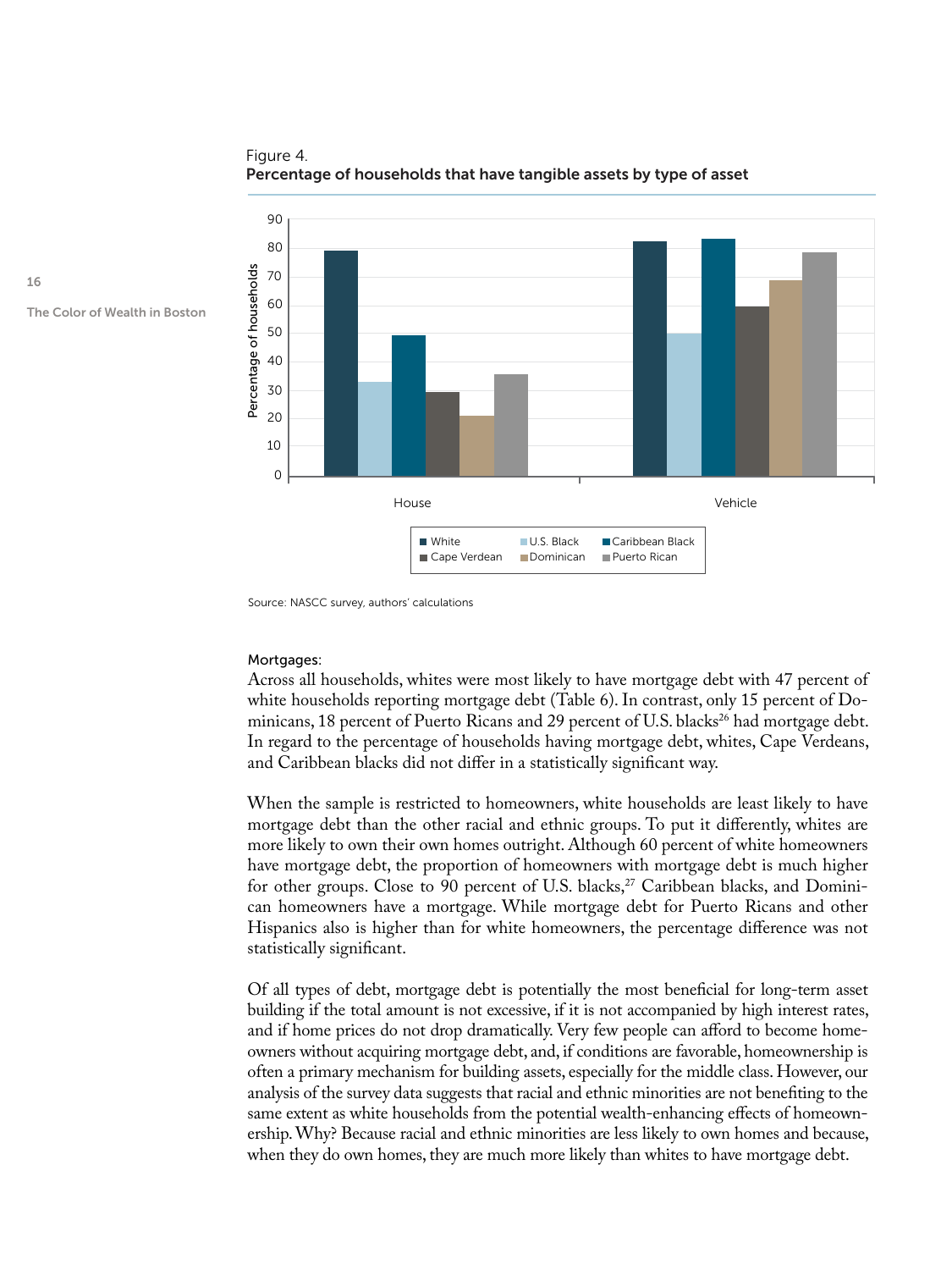### Vehicles:

Like homeownership, owning a vehicle has far-reaching implications. Those who own vehicles have access to job opportunities beyond the zones of public transportation, and they can work late or take unusual shifts because of having their own transportation. For this reason, patterns of vehicle ownership analyzed on the basis of race were noteworthy. U.S. blacks had the lowest rates—only 50 percent owned a vehicle (Table 5). Puerto Ricans and Dominicans also had relatively low rates of ownership (61 percent and 69 percent, respectively). In contrast, close to 85 percent of whites, Cape Verdeans, and Caribbean blacks owned a vehicle.

### Vehicle debt:

Compared with the percentage of white households having vehicle debt, U.S. blacks and Puerto Ricans were less likely to be so encumbered; the difference in the percent of other racial groups with vehicle debt as compared with whites was not statistically different. Whereas 30 percent of whites had vehicle debt, 21 percent of U.S. blacks and 16 percent of Puerto Ricans had vehicle debt. However, as shown in Table 6, U.S. blacks and Puerto Ricans were much less likely to own vehicles than whites. Interestingly, among households owning vehicles, no statistically significant differences in vehicle debt were noted.

### Table 6.

### Comparison of the percentage of white and nonwhite households having vehicle debt or mortgage

| <b>Vehicle Debt</b>       |                                                                |                                                               |                                                                                    |                                                               | Mortgage                                                           |                                                               |                                                                     |                                                               |
|---------------------------|----------------------------------------------------------------|---------------------------------------------------------------|------------------------------------------------------------------------------------|---------------------------------------------------------------|--------------------------------------------------------------------|---------------------------------------------------------------|---------------------------------------------------------------------|---------------------------------------------------------------|
|                           | Among all<br>households                                        |                                                               | Among households<br>that own vehicles                                              |                                                               |                                                                    | Among all<br>households                                       |                                                                     | Among<br>homeowners                                           |
|                           | Among all<br>households.<br>percentage<br>with vehicle<br>debt | Percentage<br>point<br>difference<br>from white<br>households | Among<br>households<br>that own<br>vehicles.<br>percentage<br>with vehicle<br>debt | Percentage<br>point<br>difference<br>from white<br>households | Among all<br>households.<br>percentage<br>with<br>mortgage<br>debt | Percentage<br>point<br>difference<br>from white<br>households | Among<br>home-<br>owners.<br>percentage<br>with<br>mortgage<br>debt | Percentage<br>point<br>difference<br>from white<br>households |
| White                     | 30.3                                                           | 0.0                                                           | 36.3                                                                               | 0.0                                                           | 47.2                                                               | 0.0                                                           | 59.7                                                                | 0.0                                                           |
| U.S. Black                | 21.4                                                           | $-8.9***$                                                     | 42.2                                                                               | 5.9                                                           | 28.9                                                               | $-18.3**$                                                     | 85.5                                                                | $25.8**$                                                      |
| Caribbean<br><b>Black</b> | 39.9                                                           | 9.5                                                           | 47.4                                                                               | 11.1                                                          | 44.4                                                               | $-2.8$                                                        | 91.3                                                                | $31.6***$                                                     |
| Cape Verdean              | 21.2                                                           | $-9.1$                                                        | 34.7                                                                               | $-1.6$                                                        | 28.6                                                               | $-18.7$                                                       | 97.0                                                                | $37.3***$                                                     |
| Puerto Rican              | 16.1                                                           | $-14.2*$                                                      | 26.4                                                                               | $-9.9$                                                        | 17.7                                                               | $-29.5***$                                                    | 83.6                                                                | 23.9                                                          |
| Dominican                 | 25.8                                                           | $-1.5$                                                        | 41.7                                                                               | 5.4                                                           | 15.1                                                               | $-32.21***$                                                   | 87.5                                                                | $27.8***$                                                     |
| Other Hispanic 24.1       |                                                                | $-6.2$                                                        | 341                                                                                | $-2.2$                                                        | 26.7                                                               | $-20.5**$                                                     | 78.4                                                                | 18.7                                                          |
| NEC <sup>a</sup>          | 22.7                                                           | $-7.6$                                                        | 27.2                                                                               | $-9.1$                                                        | 37.3                                                               | $-10.0$                                                       | 87.1                                                                | $27.4***$                                                     |

Source: NASCC survey, authors' calculations

Note: The difference in the percentage of nonwhites as compared with the percentage of white households was

statistically significant at the \*\*\*99%, \*\*95%, \*90% level.

Note: The difference between the percentage of U.S. blacks having mortgages (among all households) as compared with Caribbean blacks was statistically significant at \*\*\*99 percent. The difference between the percentage of U.S. blacks having mortgages (among all homeowners) as compared with Cape Verdeans was statistically significant at the 90% significance level. The difference between the percentage of U.S. blacks having vehicle debt (among all households) as compared with Caribbean blacks was statistically significant at the 99% significance level.

<sup>a</sup> The "not elsewhere classified" (NEC) category includes mainly respondents that chose more than one race.

17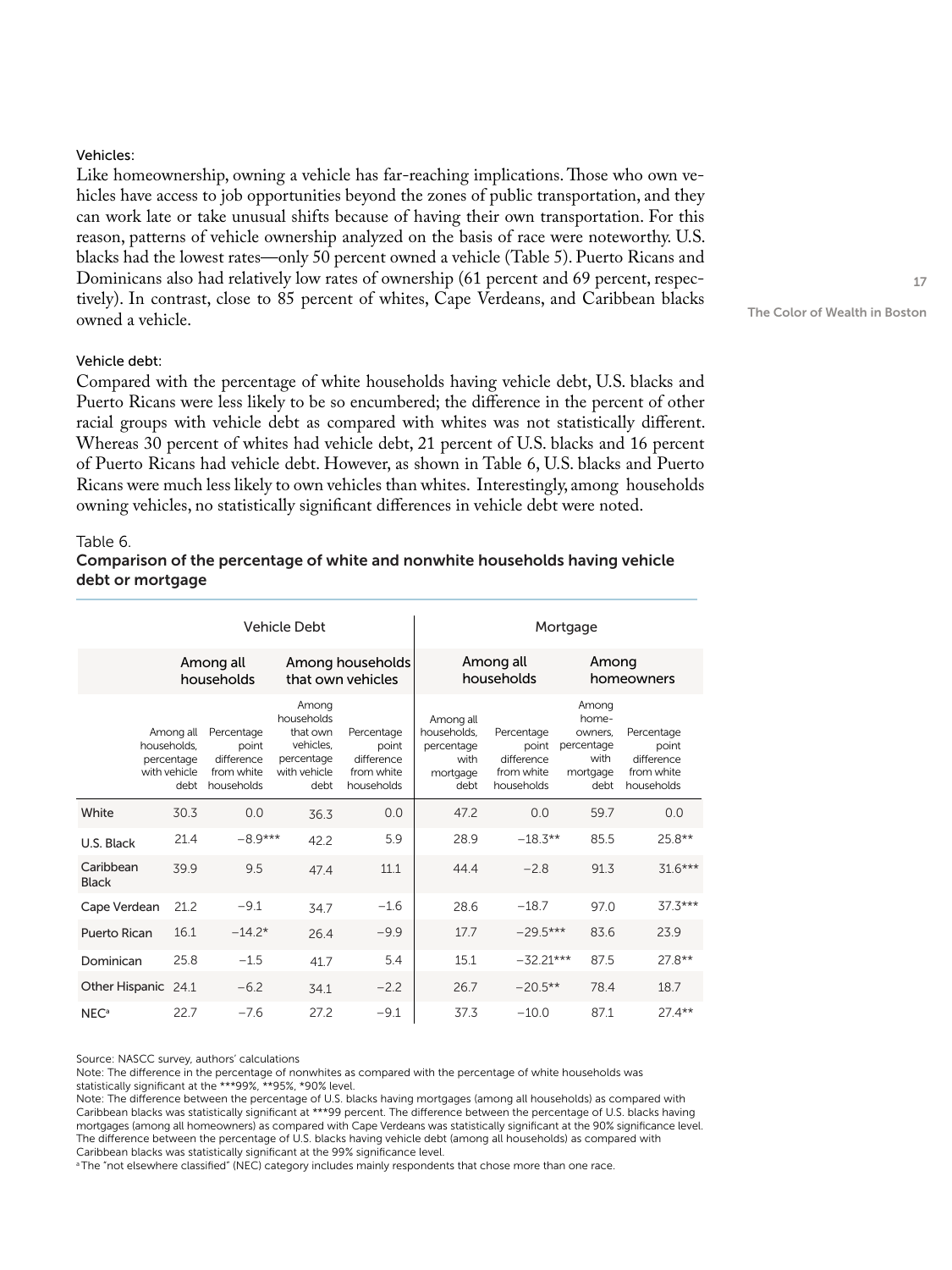### Asset, debt and net worth values:

#### Asset Values:

Whites own far more in assets than every other racial group, and comparisons of asset data for racial groups exhibited statistically significant differences. We analyzed not only the prevalence of these assets but also their estimated value. We looked at liquid and total assets separately. Liquid assets, which can quickly be converted into cash, include money in savings and checking accounts, stocks, money market, and government bonds.<sup>28</sup> The median value of liquid assets for Puerto Ricans and Dominicans was only \$150 and \$20, respectively. Some of these families may hold cash in hand, but most of them have no formal savings. The median value of liquid assets among U.S. blacks and other Hispanics was close to \$700, whereas the median level of liquid assets in white households was \$25,000. A typical Caribbean black household has \$3,500 in liquid assets. In case of an emergency, half of members of the nonwhite groups in this analysis would be unable to weather an unexpected expenditure shock of even \$700 with their own savings.<sup>29</sup>

We totaled the value of all assets held by each racial group, including the value of all liquid assets, financial assets, retirement, home and vehicle equity, and the values of all other assets (these include life insurance policies and valuables such as jewelry). White households had by far the highest values; the median total value of assets was \$256,500. The median asset values for communities of color were far below this threshold, at best, barely approaching 20 percent of the median asset value of white households (Table 7).

### Table 7.

|                           |                                | <b>Liquid Assets</b>                                                       |                                | <b>Total Assets</b>                                                        |
|---------------------------|--------------------------------|----------------------------------------------------------------------------|--------------------------------|----------------------------------------------------------------------------|
|                           | Median amount<br>(U.S.dollars) | Nonwhite<br>household<br>percentage of<br>white household<br>liquid assets | Median amount<br>(U.S.dollars) | Nonwhite<br>household<br>percentage of<br>white household<br>liquid assets |
| White                     | 25,000                         | 100.0                                                                      | 256,500                        | 100.0                                                                      |
| U.S. Black                | 670                            | $2.7**$                                                                    | 700                            | $0.3**$                                                                    |
| Caribbean<br><b>Black</b> | 3,500                          | $14.0*$                                                                    | 12,000                         | $4.7***$                                                                   |
| Cape Verdean <sup>b</sup> | 150                            | $0.6***$                                                                   |                                |                                                                            |
| Puerto Rican              | 20                             | $0.1***$                                                                   | 3,020                          | $1.2***$                                                                   |
| Dominican                 | 150                            | $0.6***$                                                                   | 1,724                          | $0.7***$                                                                   |
| <b>Other Hispanic</b>     | 700                            | $2.8**$                                                                    | 15,000                         | $5.8***$                                                                   |
| <b>NEC</b> <sup>a</sup>   | 4,000                          | $16.0***$                                                                  | 18,000                         | $7.0***$                                                                   |

### Comparison of the value of assets held by white and nonwhite households

Source: NASCC survey, authors' calculations

Note: The difference in the percentage of nonwhites as compared with the percentage of white households was statistically significant at the \*\*\*99%, \*\*95%, \*90% level.

<sup>a</sup> The "not elsewhere classified" (NEC) category includes mainly respondents that chose more than one race.

**b Values for Cape Verdeans were not calculated because sample sizes were too small.**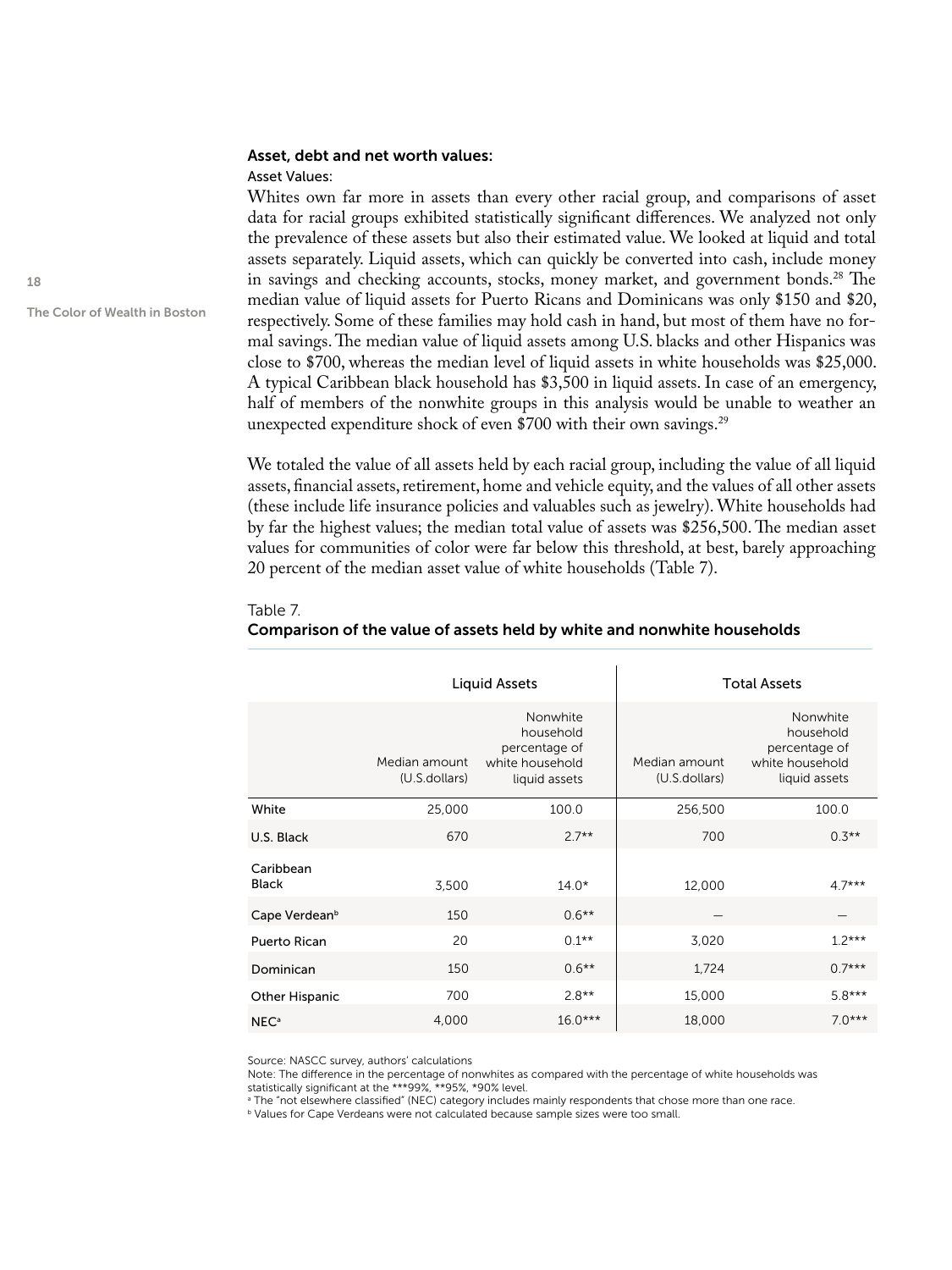Blacks had the lowest median asset value, \$700, which is less than 0.3 percent of the median asset value of whites. The median asset value of Puerto Ricans and Dominicans was only 1 percent of the median asset value of whites. Caribbean blacks were slightly better off, at 5 percent of the median asset value of whites. The median asset value of other Hispanics was 6 percent that of whites. All told, our analysis of these data substantiates the existence of a staggering racial wealth gap in the Boston MSA.<sup>30</sup>

### Debt values:

Among the various racial and ethnic groups, the percentage of nonwhite group members carrying various forms of debt differed; the groups are heterogeneous in regard to debt. Our data analysis also revealed that the amount of debt owned by whites as compared with other racial and ethnic groups differed only slightly (Table 8). A noteworthy exception was that Dominicans, other Hispanics, U.S. blacks, and Caribbean blacks had significantly lower median mortgage debt than white households. The lower median mortgage debt is likely a result of whites being able to purchase homes valued at higher prices (and thus having higher mortgages).<sup>31</sup>

In this study, the lack of statistical significance stemming from our analysis of white and nonwhite median debt burden should not be misconstrued as indicating equity in the burden of debt for white and nonwhite households. 32 Minority households often pay more for their debt as a result of carrying higher fees and interest rates, for example; they have higher debt-to-income ratios; and they are more likely to be denied credit (Weller 2007).

|                  | Median amount<br>(U.S. dollars) |
|------------------|---------------------------------|
| White            | 2,000                           |
| U.S. Black       | 3,000                           |
| Caribbean Black  | 6,000                           |
| Cape Verdean     | 2,200                           |
| Puerto Rican     | 300                             |
| Dominican        | 2,200                           |
| Other Hispanic   | 5,000                           |
| NEC <sup>a</sup> | 4,000                           |

### Table 8.

### Comparison of total median nonhousing debt for white and nonwhite households

Source: NASCC survey, authors' calculations

<sup>a</sup> The "not elsewhere classified" (NEC) category includes mainly respondents that chose more than one race.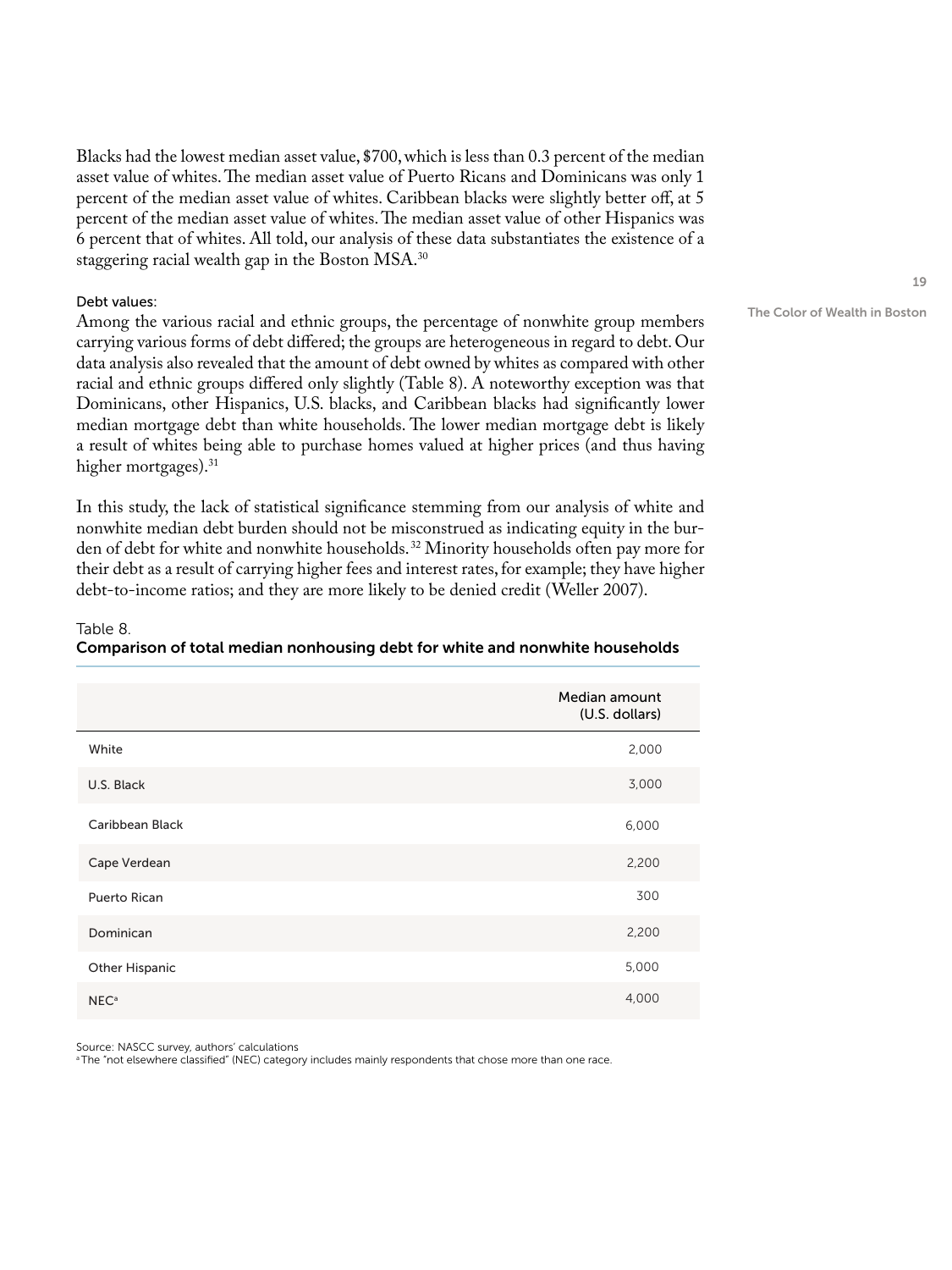### Net worth:

Net worth (or wealth), the sum of the value of total assets minus the value of debts, provides a snapshot of household financial well-being. Striking racial differences are evident when looking at total household wealth. Nonwhite households have only a fraction of the wealth of white households. Whereas white households have a median wealth<sup>33</sup> of \$247,500, Dominicans and U.S. blacks have a median wealth of close to zero (see Table 9). Of all nonwhite groups for which estimates could be made, Caribbean black households had the highest median wealth with \$12,000, which represents only 5 percent as much wealth as white households.<sup>34</sup>

Racial and ethnic differences in net worth demonstrate the extreme financial vulnerability faced by nonwhite households. Possessing less than 5 percent of the wealth of white households, nonwhites are less likely to have the financial resources to draw upon in times of financial stress. In addition, they have fewer resources to invest in their own future and those of their children.

Racial differences in asset ownership, particularly homeownership, contribute to vast racial disparities in net worth. Homes—the most valuable asset owned by middle-class households—comprise the bulk of middle-class wealth. However, unequal opportunities (past and present) to build other assets and to reduce debt are contributors to the vast racial wealth gap substantiated in this analysis.

#### Table 9.

### Comparison of white and nonwhite household median net worth

|                           | Median net worth         |                                                                            |  |  |  |  |
|---------------------------|--------------------------|----------------------------------------------------------------------------|--|--|--|--|
|                           | Amount<br>(U.S. dollars) | Nonwhite household<br>percentage of white<br>household median<br>net worth |  |  |  |  |
| White                     | 247,500                  | 100.0                                                                      |  |  |  |  |
| U.S. Black                | 8                        | $0.0***$                                                                   |  |  |  |  |
| Caribbean<br><b>Black</b> | 12,000                   | $4.8***$                                                                   |  |  |  |  |
| Cape Verdean <sup>b</sup> |                          |                                                                            |  |  |  |  |
| <b>Puerto Rican</b>       | 3,020                    | $1.2***$                                                                   |  |  |  |  |
| Dominican                 | $\mathbf{O}$             | $0.0***$                                                                   |  |  |  |  |
| <b>Other Hispanic</b>     | 2,700                    | $1.1***$                                                                   |  |  |  |  |
| <b>NEC</b> <sup>a</sup>   | 12,000                   | $4.8***$                                                                   |  |  |  |  |

Source: NASCC survey, authors' calculations

Note: Difference in findings of nonwhite household median or mean net worth values were statistically significant at the \*\*\*99 percent level.

a The "not elsewhere classified" (NEC) category includes mainly respondents that chose more than one race.

b Net worth values for Cape Verdeans were not calculated because sample sizes were too small.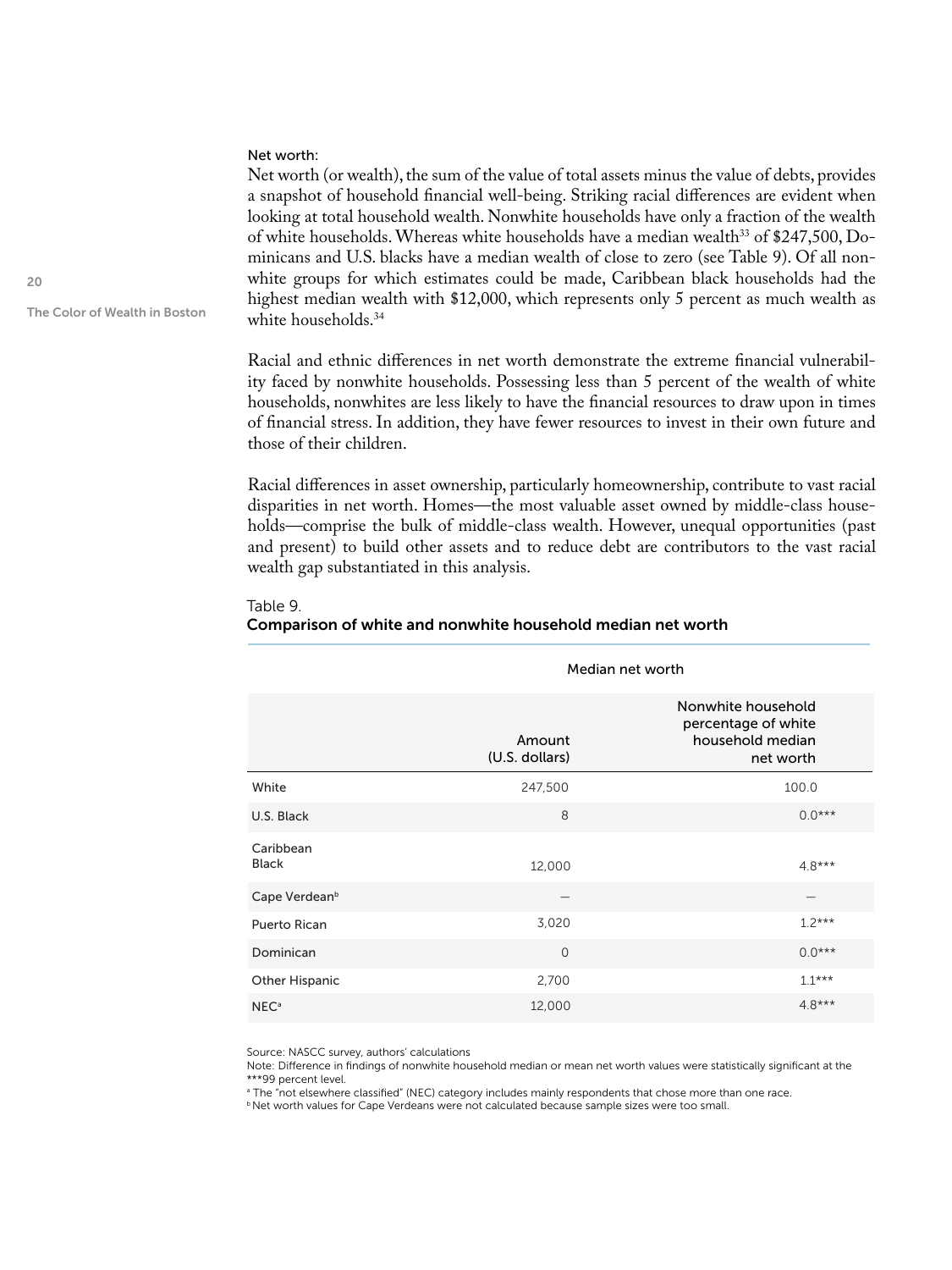Some of the differences observed may be driven by differences in age or educational attainment. In general, nonwhites in the survey were younger and had much lower educational attainment rates. Unfortunately, it was not possible to provide data broken down by age for all the groups analyzed in Boston, because the sample size was too small. So we have focused on how whites, blacks, and Hispanics differ. Even among highly educated households, black and Hispanics were less likely than whites to be banked and to own a house. Almost all whites with a bachelor's degree or higher had either a savings or a checking account, whereas a quarter of Hispanics and 11 percent of blacks<sup>35</sup> did not have either (Table 10). Homeownership rates differed widely. Among Hispanics and blacks having bachelor's degrees, less than half owned a home, whereas 82 percent of comparably educated whites were homeowners.<sup>36</sup> A majority of households with high educational attainment owned a vehicle. In this regard, whites, blacks, and Hispanics did not differ in a statistically meaningful way.

Age may greatly influence a family's assets and debts. One expects lower or negative savings during the early years when individuals do not have enough income to save and incur debt to buy assets or finance their education. Generally, the middle-aged working population tends to save and prepare for retirement. In this analysis, we focused on two age brackets: 31- to 50-year-olds and 51- to 65-year-olds. Interestingly, for the 31- to 50-year-old bracket, whites and blacks had a similar percentage of banked households, at close to 90 percent. Among Hispanics in the same age category, only 60 percent had either a savings or checking account. However, disparity in homeownership rates were considerable when comparing groups in the same age bracket. Close to 80 percent of white households were homeowners, compared to 45 percent of blacks and 25 percent of Hispanics. Vehicle ownership did not differ significantly in the 31- to 50-year-old category. Taking into account heads of households 51 to 65 years old, a much higher percentage of white households were banked and owned a home and a vehicle than black households and Hispanic households.

#### Table 10.

### Comparison of the percentage of banked households, homeownership, and vehicle ownership rates, and net worth values for white and nonwhite households by college education and age group

|                                    | Bachelor's Degree<br>or Higher |                |           | Age: 31 to 50 Years |           |           | Age: 51 to 65 Years |                      |           |
|------------------------------------|--------------------------------|----------------|-----------|---------------------|-----------|-----------|---------------------|----------------------|-----------|
|                                    | White                          | Black Hispanic |           | White               | Black     | Hispanic  |                     | White Black Hispanic |           |
| Percentage of<br>banked households | 98.1                           | 88.7**         | $74.7***$ | 87.5                | 91.7      | 58.5      | 95.5                | 69.1***              | $52.3***$ |
| Homeownership<br>rate              | 82.4                           | $47.9***$      | $49.3***$ | 78.9                | $44.7***$ | $25.7***$ | 82.3                | $45.3***$            | $32.8***$ |
| Vehicle ownership<br>rate          | 84.1                           | 79.0           | 90.6      | 87.1                | 76.0      | 69.9      | 87.9                | $579***$             | $61.8**$  |
| Net worth<br>(U.S. dollars)        | 313,500                        | 12.000*        | $-b$      | $-b$                | $-b$      | $-b$      |                     | 311,000 4,000***     | $-b$      |

Source: NASCC survey, authors' calculations

Note: The difference in the figures of nonwhites as compared with the figures of white households was statistically

significant at the \*\*\*99%, \*\*95%, \*90% level. **b** Values not calculated because sample size is too small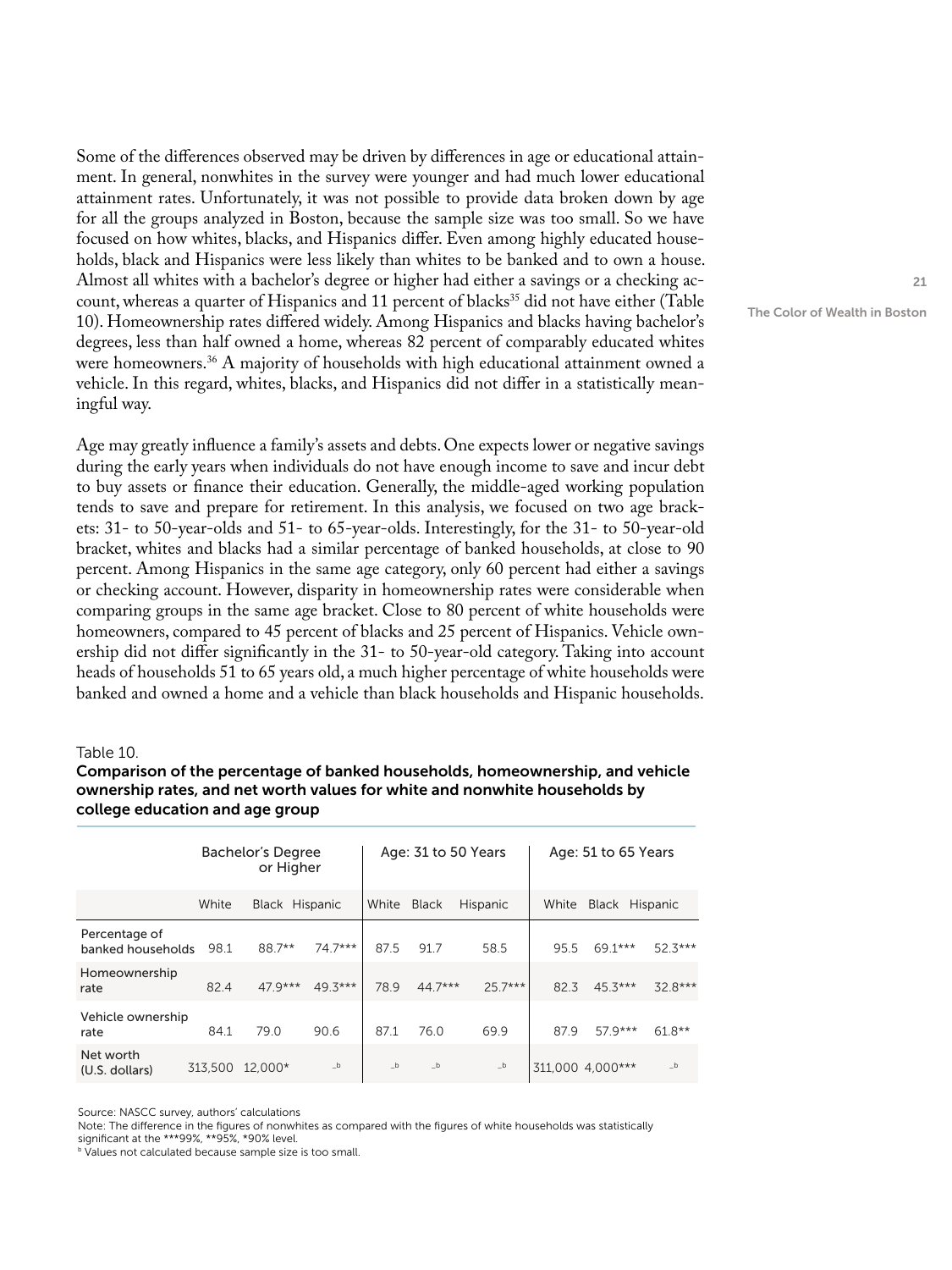The net worth differences of whites and blacks were remarkable even when level of education or age were considered. Median wealth among black households that have a bachelor's degree or higher (\$12,000) was 4 percent of the median for white households (\$313,500). Similarly, if we look at households in the 51- to 65-year-old bracket, the typical white household holds \$311,000 in wealth, compared with only \$4,000 for the typical black household (Table 10).

### The Implications of Racial Disparities

Assets are important for financial security and have long-term implications for communities and families. In our analysis, the data revealed disparities in both financial and tangible assets that are striking. The extremely low homeownership rates among communities of color in Boston are worrisome. Most nonwhite groups do not have enough liquid savings to serve as buffers to income and expenditure shocks. Lack of retirement and financial savings not only implies possible hardship in the long term, it also makes short-term disruption much more likely. Any problem—a car breaking down, losing a job, medical needs—is likely to become a crisis. The stress experienced when someone is unable to meet family needs, fix the car, buy school supplies, or take care of medical ailments can be long-term and debilitating (Fiscella 2004, Massey 2004).

With respect to debt, several key findings emerged from our analysis. Although members of communities of color are less likely to own homes, among homeowners they are more likely to have mortgage debt. Also, data on student loans and medical debt for whites and racial/ethnic minorities suggest that whites are often less likely to have these forms of debt. Because households from communities of color often have higher-cost debt, have higher debt-to-income ratios, and are more likely to be denied credit, their ability to build assets is crippled and contributes to lower asset ownership and lower asset values when compared with white households.

It is beyond the scope of this report to identify the major drivers of the enormous wealth gap that exists in the Boston MSA. However, a review of the economic literature (Hamilton and Chiteji 2013) demonstrates that inheritances, bequests, and intrafamily transfers account for more of the racial wealth gap than any other demographic and socioeconomic indicators, including education, income, and household structure (see, for example, Blau and Graham 1990, Menchik and Jianakoplos 1997, Conley 1999, Chietji and Hamilton 2002, Charles and Hurst 2003, Gittleman and Wolff 2007).

So what explains the racial differences in resource transfers across generations?

Blacks experienced deprivation of property, especially the land of former slaves between the period 1880 to 1910 (Darity 2008). More recently, general housing and lending discrimination through restrictive covenants, redlining and other lending practices has inhibited blacks from accumulating wealth (Lui et al. 2005, Katznelson 2005, Oliver and Shapiro 2006, Munnell et al. 1996, Hamilton and Darity 2010).

Moreover, people of color were excluded from post-Depression and World War II (1939– 1945) public policy, which was largely responsible for the asset development of an American middle class (for example, racially discriminatory local implementation of Federal Housing Administration loans and G.I. Bill benefits; see Lui et al. 2005, Katznelson 2005, and Oliver and Shapiro 2006). Thus, explanations that attribute the lack of assets among minority groups to a relative deficiency in current savings behaviors are at the very least an oversimplification the problem.37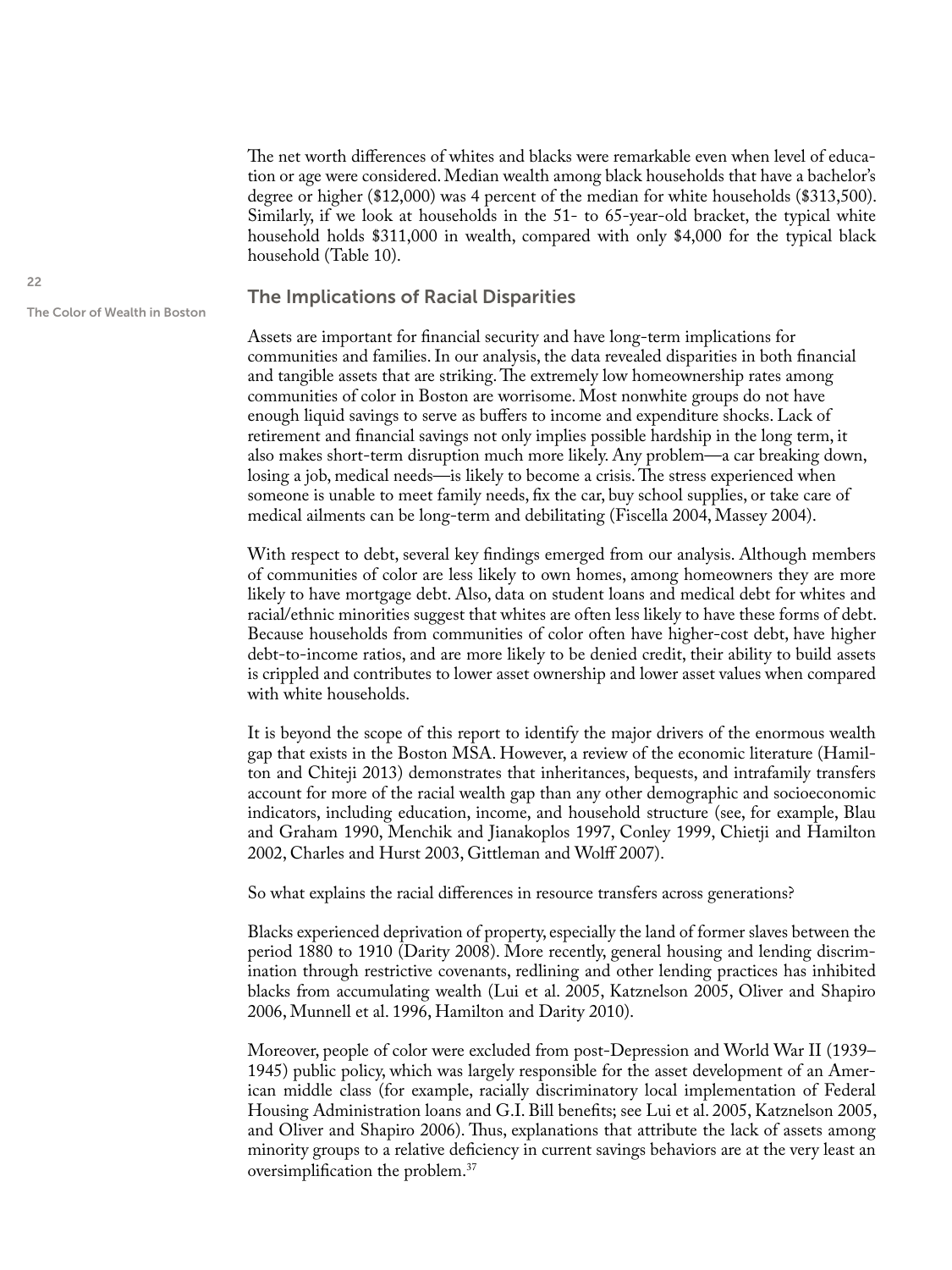The cumulative consequences of a lack of net worth exacerbate the enormous racial divide in wealth in Boston. The staggering disparities identified in this analysis should urge us to find policies that can help narrow the wealth divide by: providing opportunities for asset development; ensuring fair access to housing, credit, and financial services; ensuring equal opportunity to good-paying jobs regardless of race or ethnicity; strengthening retirement incomes; promoting access to education without overburdening individuals with debt; and providing access to healthcare while helping minimize medical debt.38 All policies aimed at bridging the wealth gap should also consider the wide diversity among nonwhite populations and be targeted or adapted accordingly. Policy solutions are complex and need to use a multifaceted approach that includes input from practitioners who are familiar with the unique needs and challenges different communities of color face.

Finally, this analysis highlights the importance of collecting data on assets and debts at the local level, including disaggregated information for nonwhite groups. This is the first time this kind of data has been collected, and it is an important step to help shape policymakers', practitioners', and foundations' responses to the enormous challenges communities of color experience across the country. More needs to be done to ensure that the diverse voices of nonwhite groups are included in public debates and to understand the reasons behind the enormous differences uncovered in this analysis. Having a qualitative research component is also going to be important for a deeper understanding.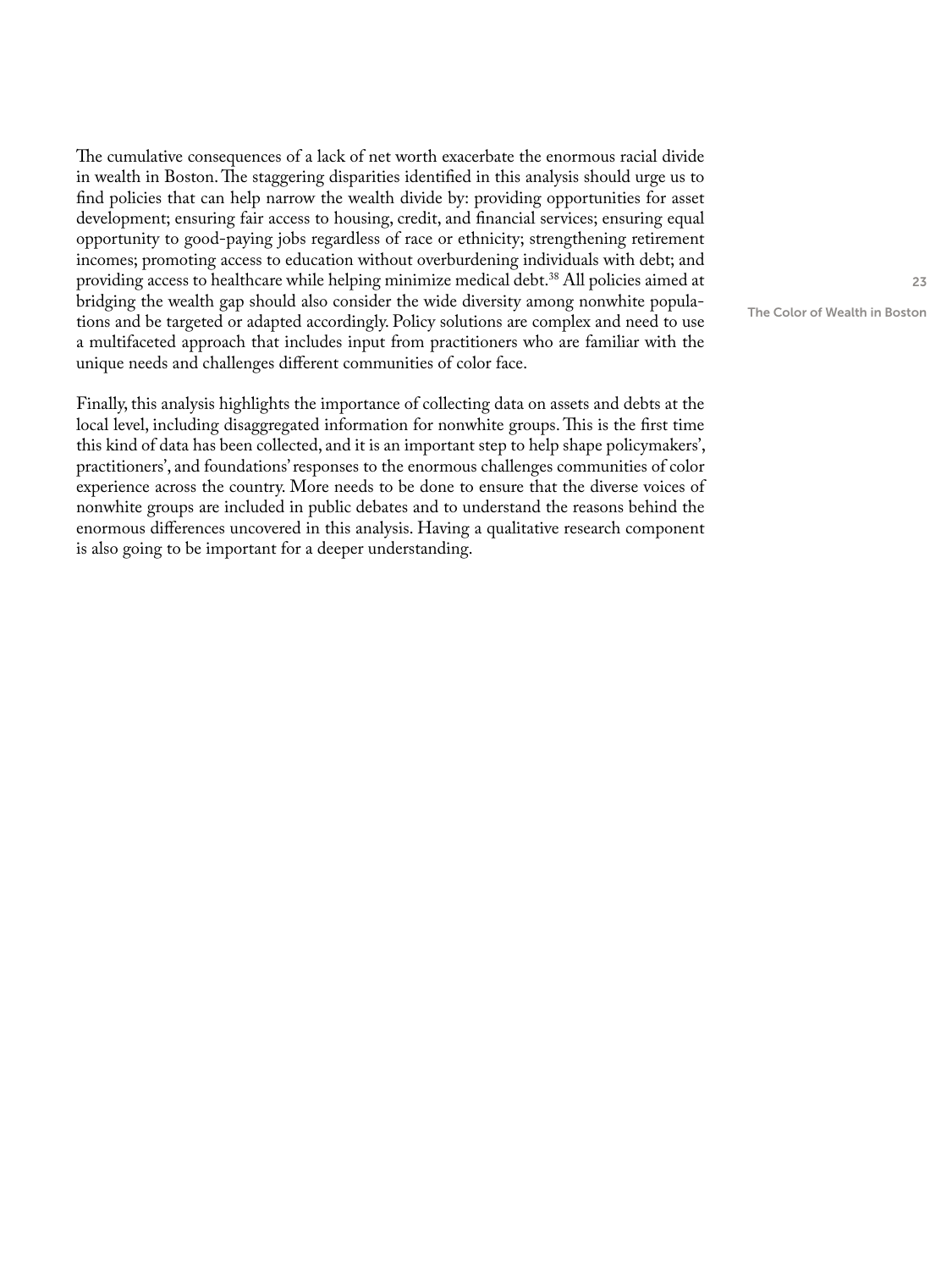### About the Authors

Ana Patricia Muñoz is the community development research director in the Regional and Community Outreach department at the Federal Reserve Bank of Boston. She conducts applied research on issues that impact low- and-moderate-income (LMI) families and is interested in issues related to wealth inequality, asset building, equal access to credit, and immigration. Muñoz holds a master's degree in economics from the Université de Montréal, a master of public affairs from Brown University, and a B.S in economics from the Universidad Católica del Ecuador.

Marlene Kim is a professor of economics at the University of Massachusetts, Boston. She edited Race and Economic Opportunity in the Twenty-First Century (Routledge 2007) and is the recipient of the first Rhonda Williams Prize for her work on race and gender discrimination. She is the associate editor of Feminist Economics and serves on the editorial boards of Industrial Relations. She holds a Ph.D. in economics from the University of California, Berkeley.

Mariko Chang is a former associate professor of sociology at Harvard and the author of Shortchanged: Why Women Have Less Wealth and What Can Be Done about It. She is also the primary author of the Insight Center report "Lifting As We Climb: Women of Color, Wealth and America's Future." In addition to her work on the wealth gap, she works as a consultant and external program evaluator to help universities diversify their faculty. Further information can be found at [www.mariko-chang.com](http://www.mariko-chang.com).

Regine O. Jackson is an associate professor of sociology at Agnes Scott College. She has a B.A. from Brown University in Providence and a Ph.D. from the University of Michigan, Ann Arbor. She specializes in Haitian migration and diaspora studies, contemporary Caribbean and African communities in the United States, and place/urban studies. She is the author of Boston Haitians: Navigating Race, Place and Belonging in a Majority-Minority City (manuscript) and editor of Geographies of the Haitian Diaspora (Routledge, 2011).

Darrick Hamilton is an associate professor of economics and urban policy at the New School, an affiliate scholar at the Center for American Progress, and co-associate director of the Diversity Initiative for Tenure in Economics Program. He serves on the board of overseers for the General Social Survey and is the president-elect of the National Economic Association. Hamilton is a stratification economist, whose work focuses on the causes, consequences, and remedies of intergroup inequality.

William A. ("Sandy") Darity Jr. is the Samuel DuBois Cook Professor of Public Policy, African and African American Studies, and Economics and the director of the Duke Consortium on Social Equity at Duke University. He was the founding director of the Research Network on Racial and Ethnic Inequality at Duke. Darity's research focuses on inequality by race, class, and ethnicity, stratification economics, schooling, and the racial achievement gap. He received the Samuel Z. Westerfield Award in 2012 from the National Economic Association, the organization's highest honor.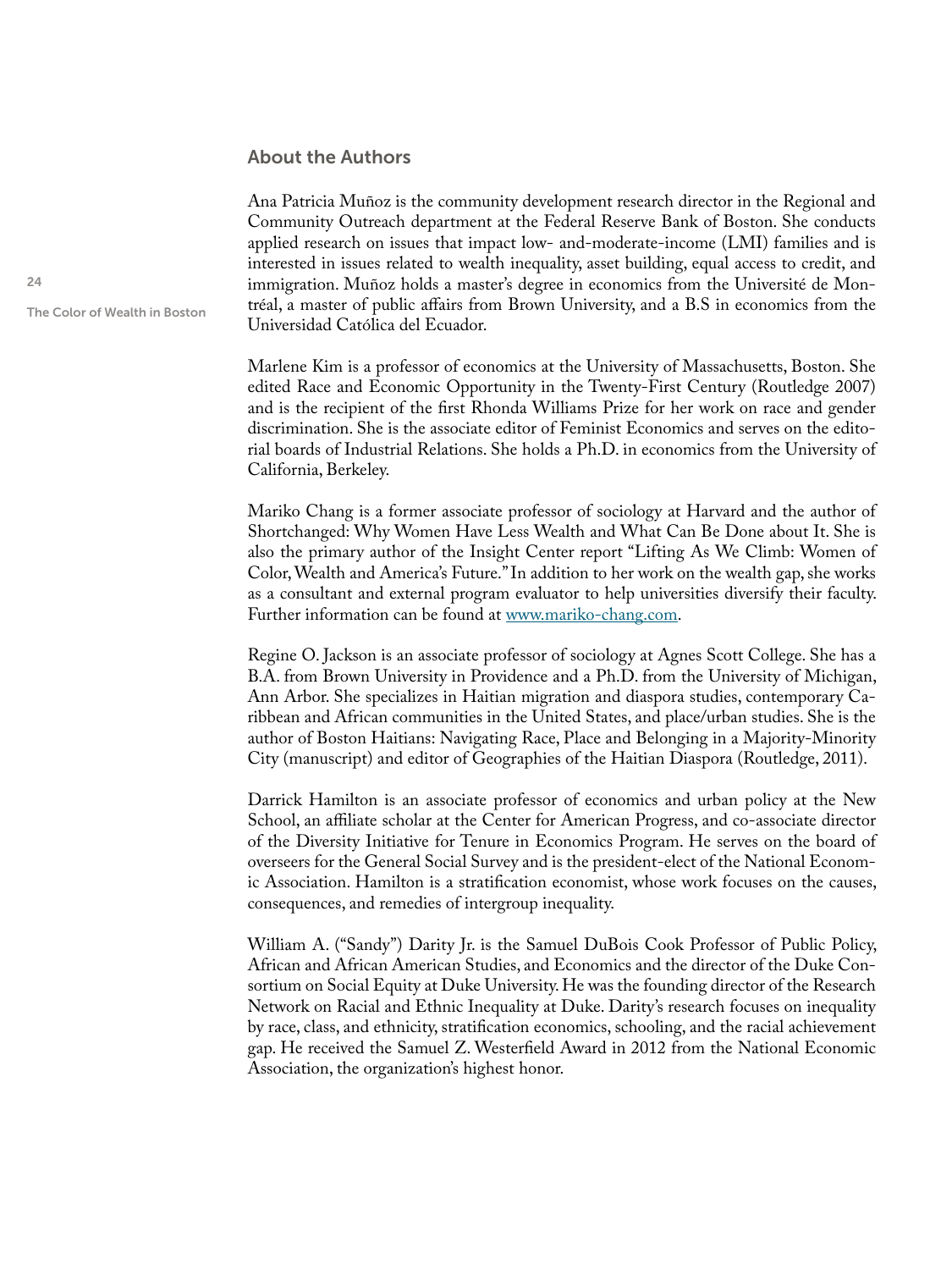### References

Aja, Alan, Daniel Bustillo, William Darity, Jr., and Darrick Hamilton. 2014. "From a Tangle of Pathology to a Race Fair America. *Dissent Magazine*." pp. 38-42. Retrieved from *http://www.dissentmagazine.org/article/from-a-tangle-of-pathology-to-a-race-fair-america*

Baum, Sandy, and Patricia Steele. 2010. "Who Borrows Most? Bachelor's Degree Recipients with High Levels of Student Debt." College Board, *Trends in Higher Education Series*, 2010. Retrieved from https://trends.collegeboard.org/sites/default/files/trends-2010-who-borrows-most-brief.pdf

Blau, Francine D., and John W. Graham. 1990. "Black-White Differences in Wealth and Asset Composition." *Quarterly Journal of Economics,* 105(2), 321-39.

Brown, Anna, and Eileen Patten. April 2014. "Statistical Portrait of Hispanics in the United States, 2012." Pew Research Center's Hispanic Trends Project, 2014.

Charles, Kerwin, and Erik Hurst. 2003. "The Correlation of Wealth across Generations." *Journal of Political Economy,* 111(6), 1155-1182.

Chiteji, Ngina, and Darrick Hamilton. 2002. "Family Connections and the Black-White Wealth Gap Among Middle Class Families." *Review of Black Political Economy,* 30(1), 9-27.

Conley, Dalton. 1999. *Being Black, Living in the Red: Race, Wealth, and Social Policy in America.* Berkeley, CA: University of California Press.

Darity, William Jr. 2008. "Forty Acres and a Mule in the 21st Century," *Social Science Quarterly* 89(3), 656-64.

Federal Reserve Bank of New York. August 2014. *Quarterly Report on Household Debt and Credit.* Retrieved from http://www.newyorkfed.org/householdcredit/2014-q2/data/pdf/HHDC\_2014Q2.pdf

Fiscella, Kevin, and David R. Williams. 2004. "Health Disparities Based on Socioeconomic Inequities: Implications for Urban Health Care." *Academic Medicine,* 79(12), 1139-1147.

Ghilarducci, Teresa. 2012, July 21. "Our Ridiculous Approach to Retirement." *New York Times,* p. SR5.

Gibau, Gina Sanchez. 2008. "Cape Verdean Diasporic Identity Formation." In Luís Batalha and Jørgen Carling (Eds.), Transnational archipelago: *Perspectives on Cape Verdean migration and diaspora* (pp. 262-263). Amsterdam University Press.

Gittleman, Maury, and Edward N. Wolff. 2007. "Racial and Ethnic Differences in Wealth." In Marlene Kim (Ed.). *Race and Economic Opportunity in the Twenty-First Century, Chapter 2.* London: Routledge.

Hamilton, Darrick, and Ngina Chiteji. 2013. "Wealth." In Patrick L. Mason (ed.), *International Encyclopedia of Race and Racism* (2nd ed). Macmillan Reference, USA.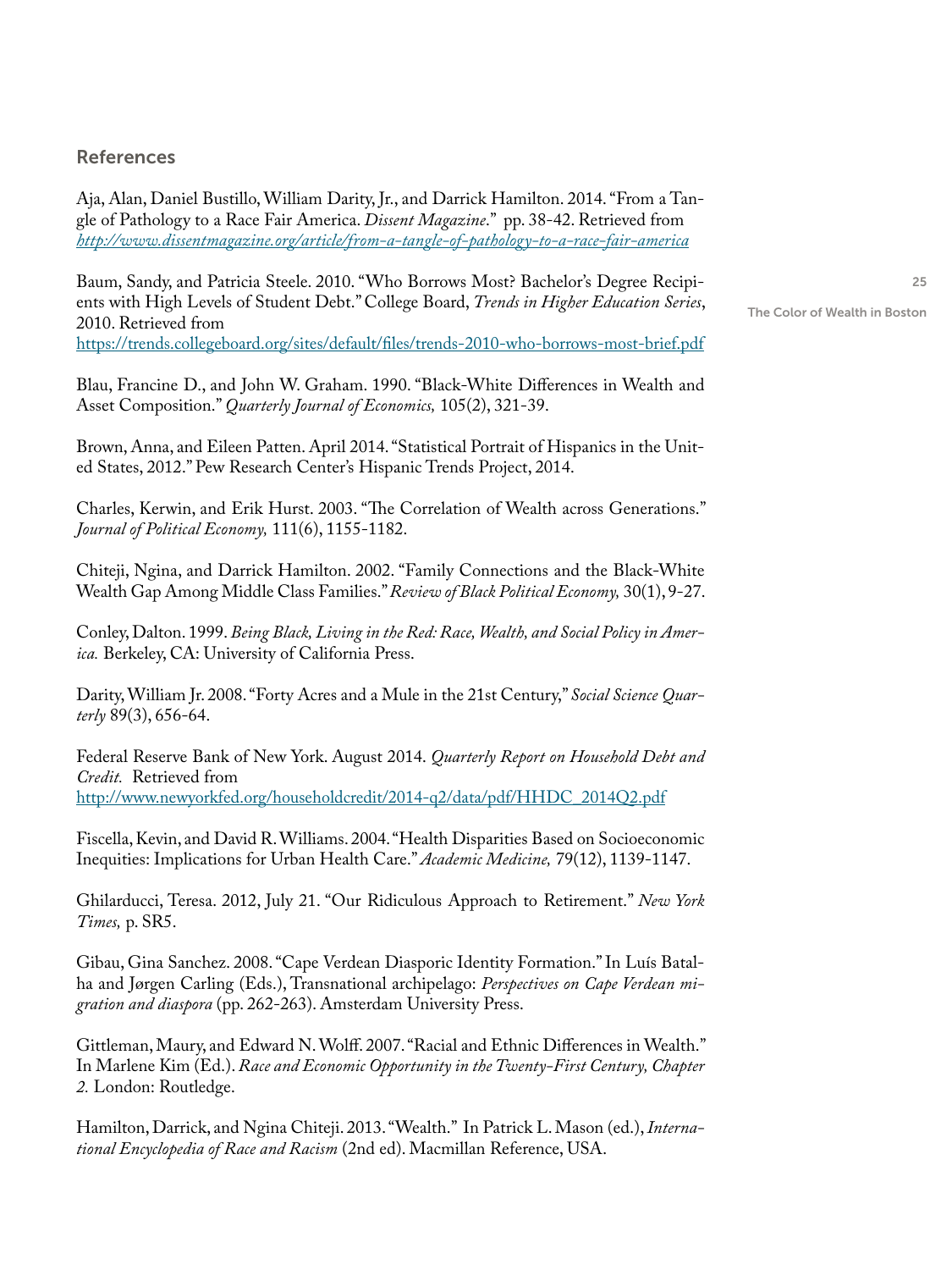Hamilton, Darrick, and William Darity, Jr. 2010. "Can 'Baby Bonds' Eliminate the Racial Wealth Gap in Putative Post-Racial America?" *Review of Black Political Economy,*  37(3,4):207-216.

Heflin, Colleen M., and Mary Pattillo. 2000. "Kin Effects on Black-White Account and Home Ownership." *Sociological Inquiry* 72(2), 220-239.

Hernandez, Deborah Pacini. 2006." Quiet Crisis: A Community History of Latinos in Cambridge, Massachusetts. In Andres Torres (Ed.)." *Latinos in New England,* pp. 149-170. Philadelphia, PA: Temple University Press.

Jackson, Regine O. 2007. "After the Exodus: The New Catholics in Boston's Old Ethnic Neighborhoods." *Religion and American Culture,* 17(2), 191-212.

Jackson, Regine O. 2011. "The Uses of Diaspora among Haitians in Boston." In R. Jackson (Ed.)."*Geographies of the Haitian Diaspora,* pp. 136-162. New York: Routledge.

Johnson, Violet. 2006. *The Other Black Bostonians: West Indians in Boston, 1900-1950.*  Bloomington, IN: Indiana University Press.

Krim, Arthur J. 1977 Dec. 30. T*hree Deckers of Dorchester: An Architectural Historical Survey.*  Boston Redevelopment Authority. Retrieved from http://www.sidewalkmemories.org/archives/The%20Three-Deckers%20of%20Dorchester.pdf

Katznelson, Ira. 2005. *When Affirmative Action Was White: An Untold History of Racial Inequality in Twentieth-Century America.* New York: W.W. Norton & Co.

Lui, Meizhu, Barbara Robles, Betsy Leondar-Wright, Rose Brewer, and Rebecca Adamson. 2005. *The Color of Wealth: The Story Behind the U.S. Racial Wealth Divide.* New York, NY: The New Press

Massey, Douglas S. 2004. "Segregation and Stratification: A Biosocial Perspective." *Du Bois Review,* 1(1), 7-25.

Menchik, Paul L., and Nancy Ammon Jianakoplos. 1997. "Black-White Wealth Inequality: Is Inheritance the Reason?" *Economic Inquiry,* 35(2), 428-442.

Motel, Seth, and Eileen Patten. 2012. "Hispanics of Puerto Rican Origin in the United States, 2010 (statistical profile)." Pew Research Center, Pew Research Hispanic Trends Project. Retrieved from

http://www.pewhispanic.org/2012/06/27/hispanics-of-puerto-rican-origin-in-the-unitedstates-2010/

Motel, Seth, and Eileen Patten. 2014. "Statistical Portrait of Hispanics in the United States." Pew Research Center, Pew Research Hispanic Trends Project . Retrieved from http://www.pewhispanic.org/2014/04/29/statistical-portrait-of-hispanics-in-the-unitedstates-2012/#persons-without-health-insurance-by-age-race-and-ethnicity-2012

McKernan, Signe-Mary and Michael Sherraden (Eds). 2008. (Eds.) *Asset building and low-income families.* Washington, DC: Urban Institute Press.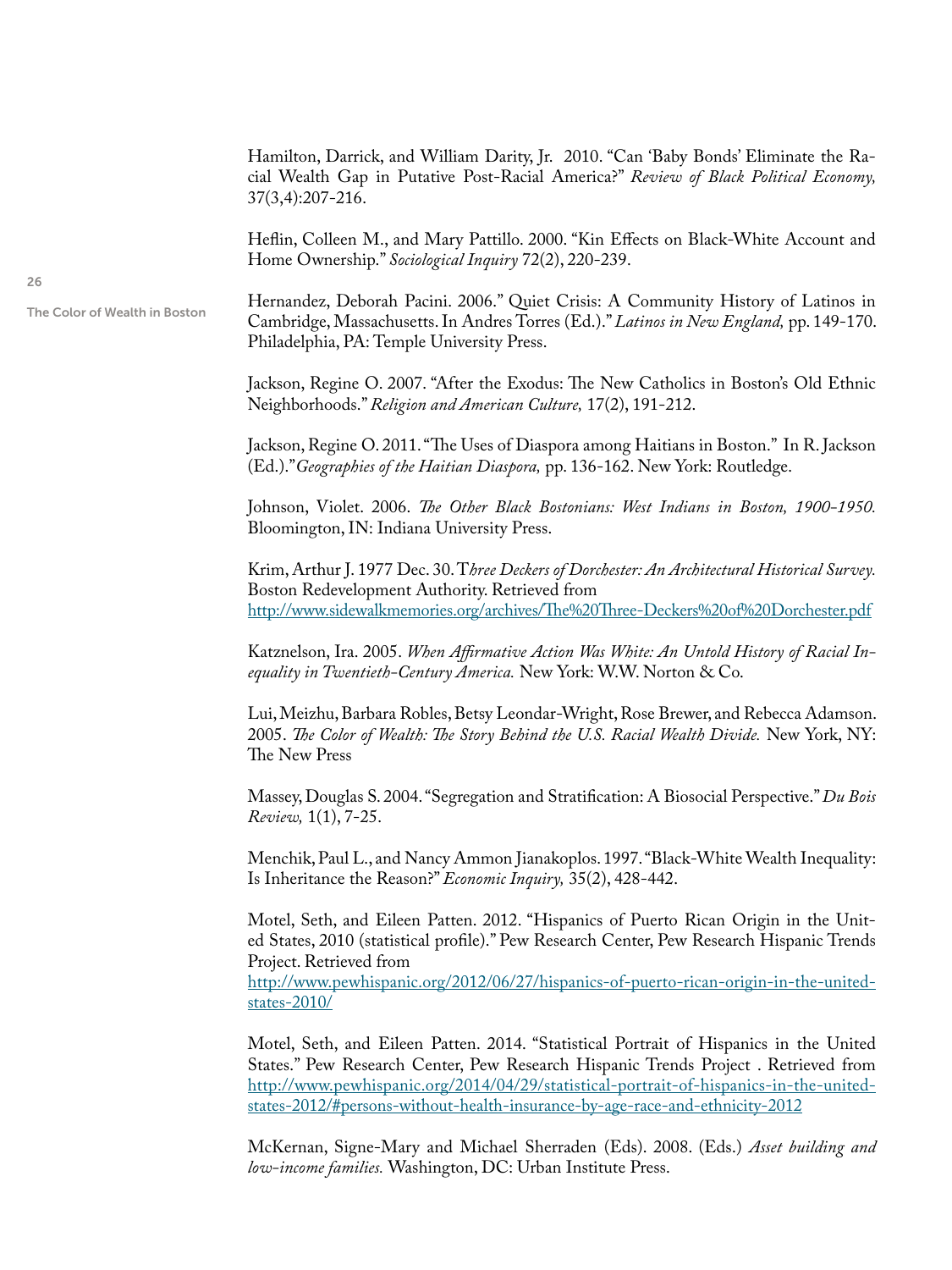McKernan, Signe-Mary, Caroline Ratcliffe, Eugene Steuerle, and Sisi Zhang. 2013. "Less Than Equal: Racial Disparities in Wealth Accumulation." Washington, DC:Urban Institute. Retrieved from http://www.urban.org/UploadedPDF/412802-Less-Than-Equal-Racial-Disparities-in-Wealth-Accumulation.pdf

Munnell, Alicia H., Geoffrey M. B. Tootell, Lynn E. Browne, and James McEneaney. 1996. "Mortgage Lending in Boston: Interpreting the HMDA Data." *American Economic Review* 86(1), 25-53.

Oliver, Melvin, and Thomas Shapiro. 2006. *Black Wealth/White Wealth: A New Perspective on Racial Inequality* (2nd Ed). New York: Routledge.

Rugaber, Christopher S. 2013 Dec. 17. "Income Inequality Is Hurting the Economy, 3 Dozen Economists Say." *Huffington Post*. Retrieved from http://www.huffingtonpost.com/2013/12/17/income-inequality-economy\_n\_4460725.html

Saez, Emmanuel, and Gabriel Zucman. 2014. "Wealth Inequality in the United States since 1913: Evidence from Capitalized Income Tax Data." *NBER Working Paper No. 20625.* Cambridge, MA: National Bureau of Economic Research. Retrieved from http://eml.berkeley.edu/~saez/saez-zucmanNBER14wealth.pdf

Shapiro Thomas, Tatjana Meschede, and Sam Osoro. 2013. "The Roots of the Widening Racial Wealth Gap: Explaining the Black-White Economic Divide." Waltham, MA: Brandeis University, Institute on Assets and Social Policy. Retrieved from http://iasp.brandeis.edu/pdfs/Author/shapiro-thomas-m/racialwealthgapbrief.pdf

Servon, Lisa. 2014, Oct. 29. "Are Banks too Expensive to Use?" *New York Times,* p. A 29.

Sommer, Jeff. 2013, June 8. "For Retirees, a Million-Dollar Illusion." *New York Times,* p. BU1.

Tippett, Rebecca, Avis Jones-DeWeever, Maya Rockeymoore, Darrick Hamilton, William Darity Jr. 2014. "*Beyond Broke: Why Closing the Racial Wealth Gap Is a Priority for National Economic Security.*" Durham, NC: Duke Center for Global Policy Solutions. Retrieved from http://globalpolicysolutions.org/wp-content/uploads/2014/04/Beyond\_Broke\_FINAL.pdf

Uriarte, Miren, Phillip Granberry, Megan Halloran, Susan Kelly, and Rob Kramer. 2003. "Salvadorans, Guatemalans, Hondurans, and Colombians: A Scan of Needs of Recent Latin American Immigrants to the Boston Area." Boston, MA: University of Massachusetts, Gastón Institute. Retrieved from http://scholarworks.umb.edu/gaston\_pubs/134

Weller, Christian E. 2007. "Access Denied: Low-Income and Minority Families Face More Credit Constraints and Higher Borrowing Costs." Washington, DC: Center for American Progress. Retrieved from

http://cdn.americanprogress.org/wp-content/uploads/issues/2007/08/pdf/credit\_access.pdf

Yellen, Janet L. 2014, Oct. 17. "Perspectives on Inequality and Opportunity from the Survey of Consumer Finances." Remarks at the Conference on Economic Opportunity and Inequality, Federal Reserve Bank of Boston, Boston, MA). Retrieved from http://www.federalreserve.gov/newsevents/speech/yellen20141017a.htm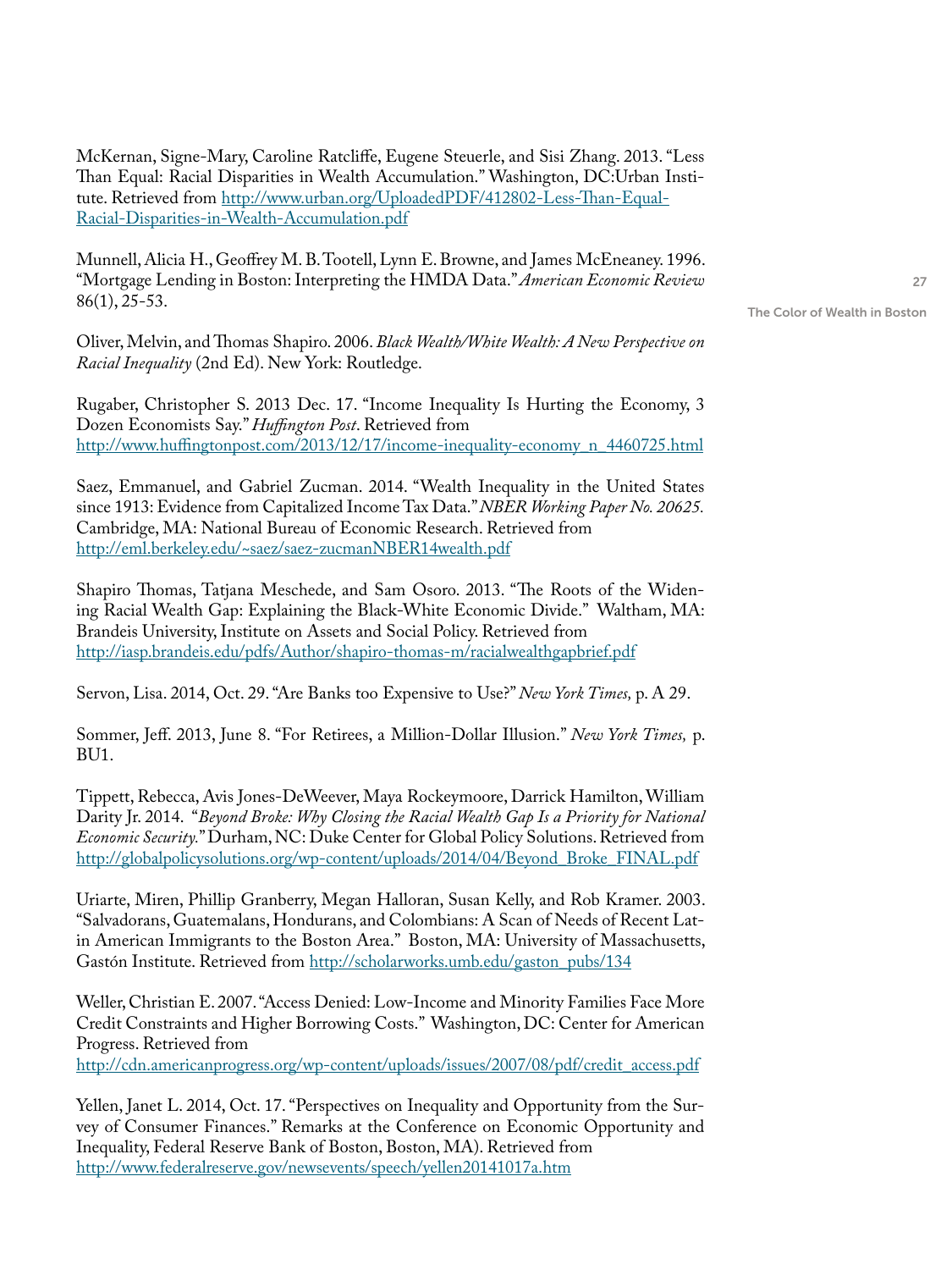### Endnotes

- 1 As defined by the U.S. Census Bureau, race categories reflect a social definition of race recognized in the United States. Categories of race are based on respondents' self-identification and include the following: White, Black or African American, American Indian and Alaska Native, Asian, and Native Hawaiian and Other Pacific Islander. The concept of race is separate from the concept of Hispanic origin or ethnicity. In addition to race and ethnicity, the NASCC survey asked about ancestry and country of origin.
- 2 The Boston MSA includes the following counties: Essex, Middlesex, Norfolk, Plymouth, and Suffolk in Massachusetts; and Rockingham and Strafford New Hampshire.
- 3 All population figures come from the 2012 American Community Survey 1-year estimates. The share of the non-Hispanic white population declined from 81 percent in 2000 to 74 percent in 2012.
- 4 As of 2012, there were 3,435,332 white residents; 329,500 black residents; 318,181 Asians and Pacific Islanders; and 444,517 Hispanics in the Boston MSA. These categories do not include mixed-race individuals with the exception of Hispanics/Latinos who may be of any race. Most Hispanics self-identify as "other race" in the U.S. Census.
- 5 U.S. Census projections at the national level estimate that by 2030 non-Hispanic whites will account for 55 percent of the nation's population. Hispanics and non-Hispanic blacks will represent 22% and 13%, respectively. Unfortunately, population projections at the state level by race and ethnicity are not available.
- 6 In the United States in 2012, Puerto Ricans and Dominicans accounted for 9.4 percent and 3.1 percent of the Hispanic population, respectively.
- 7 Gateway cities in Massachusetts are economically struggling mid-size urban centers. In this report, we use the Federal Reserve Bank of Boston's definition of "working cities," that is, cities in Massachusetts with a population above 35,000 (excluding Boston) that have below median family income and above median poverty rates.
- 8 U.S. Census Bureau, 2012 American Community Survey, 1-year estimates.
- 9 The "three-decker" is a unique housing type characteristic of New England cities in the early 20th century. Generally defined, it is a freestanding, three-story wood frame structure on a narrow lot. Triple-deckers (as they are also called) are designed as multifamily housing with one family living on each floor, including the owner who typically pays the mortgage by renting the other two units. They are the dominant housing stock in Dorchester where nearly 5,000 such structures exist (see Krim 1977).
- 10 The Center for Survey Research (CSR) at the University of Virginia was the subcontractor that administered the survey. Tom M. Guterbock, director for the CSR, directed the survey administration. The surveys were translated into Spanish and Portuguese for the Boston study sample. To complete the survey took an average of 39 minutes.
- $11$  The sample also includes a smaller sample of Asians (14) that we don't analyze in this report because the sample is not large enough and because we are not able to differentiate among different subgroups within the Asian category.
- $12$  For the NASCC project in general, about 70,000 personalized advanced letters were sent, 87,000 telephone numbers dialed 448,000 times, and 12,113 interviewer hours were spent across three shops to conduct 2,746 completed surveys.
- <sup>13</sup> Among NASCC households, a higher percentage of heads of household have completed college as compared with households represented in the U.S. Census Bureau's American Community Survey (ACS) data. For example, for black households the percentage was 21 percent (ACS data) as compared with 42 percent (NASCC data). Among Hispanics, NASCC data on educational attainment is similar to the ACS data.
- 14 In general, the median age of the head of household and the percentage of married households was higher in the NA-SCC dataset than in the ACS dataset.
- <sup>15</sup> The median family income for blacks and whites was 10% lower among NASCC households than among ACS households.
- <sup>16</sup> We report significance at the 90%, 95% and 99% levels. However, given our small sample sizes it may be difficult to detect significance at those levels even if differences exist. This is particularly true when estimating asset, debt, and net worth values. The p-values will be conservative, increasing the likelihood of not detecting significance when, in fact, there may be significance. Thus, differences in medians can be treated as meaningful in some cases even when statistical significance is not found at traditional levels.
- Because of some very high values, using the mean, skews upward estimates of what a typical family owns when measuring wealth. This is especially relevant when comparing groups with small sample sizes, where arithmetic means will be even more sensitive to outlier values.
- Cash is not included in these calculations.
- <sup>19</sup> Tippett et al. (2014) found that 80 percent of whites, 55 percent of blacks, and 60% of Hispanics held checking accounts.
- $20$  It is worth noting that the percentage of Caribbean black households owning savings accounts and the percentage of Cape Verdean households owning savings accounts did not differ in a statistically significant way.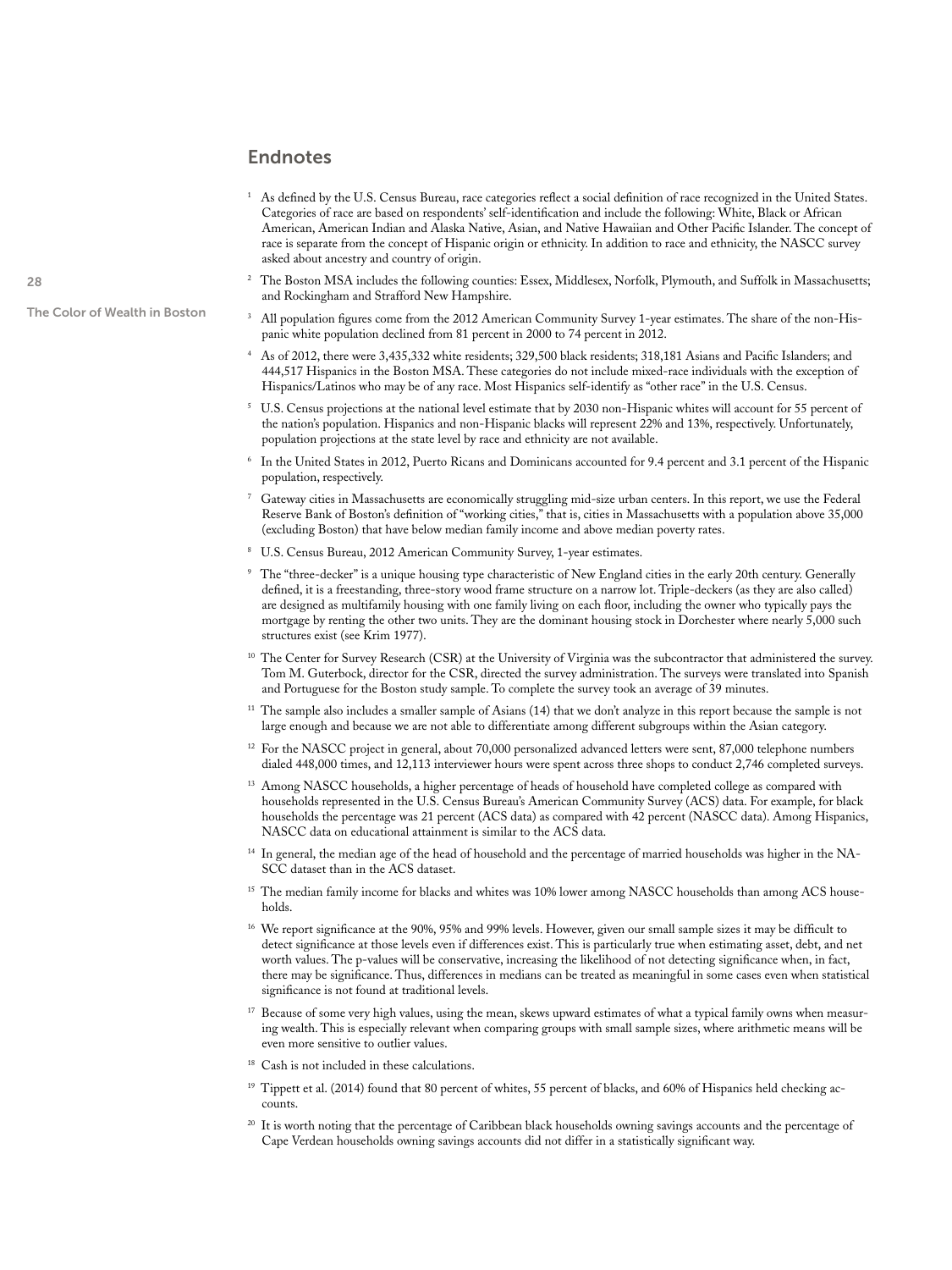- <sup>21</sup> In addition to asking about IRAs or private annuities, the survey asked whether the respondent had a benefit plan at the workplace that would provide money or other benefits after retirement. Less than 1 percent of respondents who did not have an IRA or private annuity reported that they had a retirement plan provided by their employer.
- $^{22}$  Tippett et al. (2014) report that in the United States, as a whole, 58 percent of whites had retirement accounts compared with 32 percent of blacks and 28 percent of Hispanics.
- $^{23}$  Only the percentage of white households having medical debt as compared with other Hispanic households differed in a statistically significant way.
- <sup>24</sup> Some of these differences may be attributed in part to other observable characteristics like age or education. Unfortunately, because of small sample sizes, we cannot break down these tables by age and education.
- <sup>25</sup> The percentage of U.S. blacks owning a home as compared to the percentage of Caribbean blacks differed in a statistically significant manner.
- <sup>26</sup> The percentage of U.S. black households and Caribbean black/Haitian households differed in a statistically significant way, revealing that meaningful ethnic distinctions may exist even within a single racial category.
- <sup>27</sup> The percentage of U.S. black homeowners and Cape Verdean homeowners differed in a statistically significant way, another example of how ethnic groups may differ.
- 28 Excluding IRA and private annuities. Liquid asset values are calculated adding stock values to the total values of checking, saving, money market, Government bonds values.
- <sup>29</sup> Total asset values for Cape Verdeans and Asians were not calculated because sample sizes were too small. For those groups for which the data are reported, the estimation excluded "missing values," that is, cases where the respondents indicated that they had an asset or debt but had not assigned a value.
- <sup>30</sup> A recent analysis based on U.S. Census Bureau's Survey of Income and Program Participation data shows that nationwide, as of 2011, African Americans and Hispanics had median liquid assets of only \$200 and \$340, respectively, as compared with \$23,000 held by whites. For details, see Tippett et al. (2014).
- <sup>31</sup> Most median debt values were zero because the proportion of households that have debts is less than 50 percent in most cases.
- $32$  Among households that reported having debt, debt-to-income ratios (excluding mortgages) range from 13 percent among whites to 30 percent among U.S. blacks.
- <sup>33</sup> When examining differences in mean wealth, nonwhite groups seemingly fared better with respect to the share of whiteowned wealth. But because wealth is so unequally distributed, a few high-wealth households pulled the average up, rendering the mean less representative of the typical household. For this reason, the median is preferred as a summary measure of the wealth holdings of the typical household.
- Net worth values for Cape Verdean were not calculated because sample sizes were too small. For those groups for which the data are reported, the estimation excluded "missing values," that is, cases where the respondents indicated that they had an asset or debt but had not assigned a value.
- <sup>35</sup> The percentage of blacks with a bachelor's degree or higher as compared with similarly educated whites differed statistically at the 95% level. The percentage of Hispanics with a bachelor's degree or higher as compared with similarly educated whites differed statistically at the 99% level.
- <sup>36</sup> These differences were statistically significant at the 99% level.
- 37 Economists ranging from Milton Friedman (1957), to Marjorie Galenson (1972), to Marcus Alexis (1971), have found that, after accounting for household income, blacks have a slightly higher savings rate than whites. More recently, Maury Gittleman and Edward Wolff (2004) using the Panel Study on Income Dynamics (PSID) have found that, after controlling for household income, if anything blacks had a mild savings advantage compared to whites (Hamilton and Chietji 2013).
- <sup>38</sup> Two of the authors of this report have previously proposed universal gradationally endowed based familial wealth position at birth child trust accounts, "baby bonds." The accounts would be used as seed money to purchase an asset like a home or a new business that might appreciate over a lifetime (Hamilton and Darity 2009, and Aja et. al. 2014).

29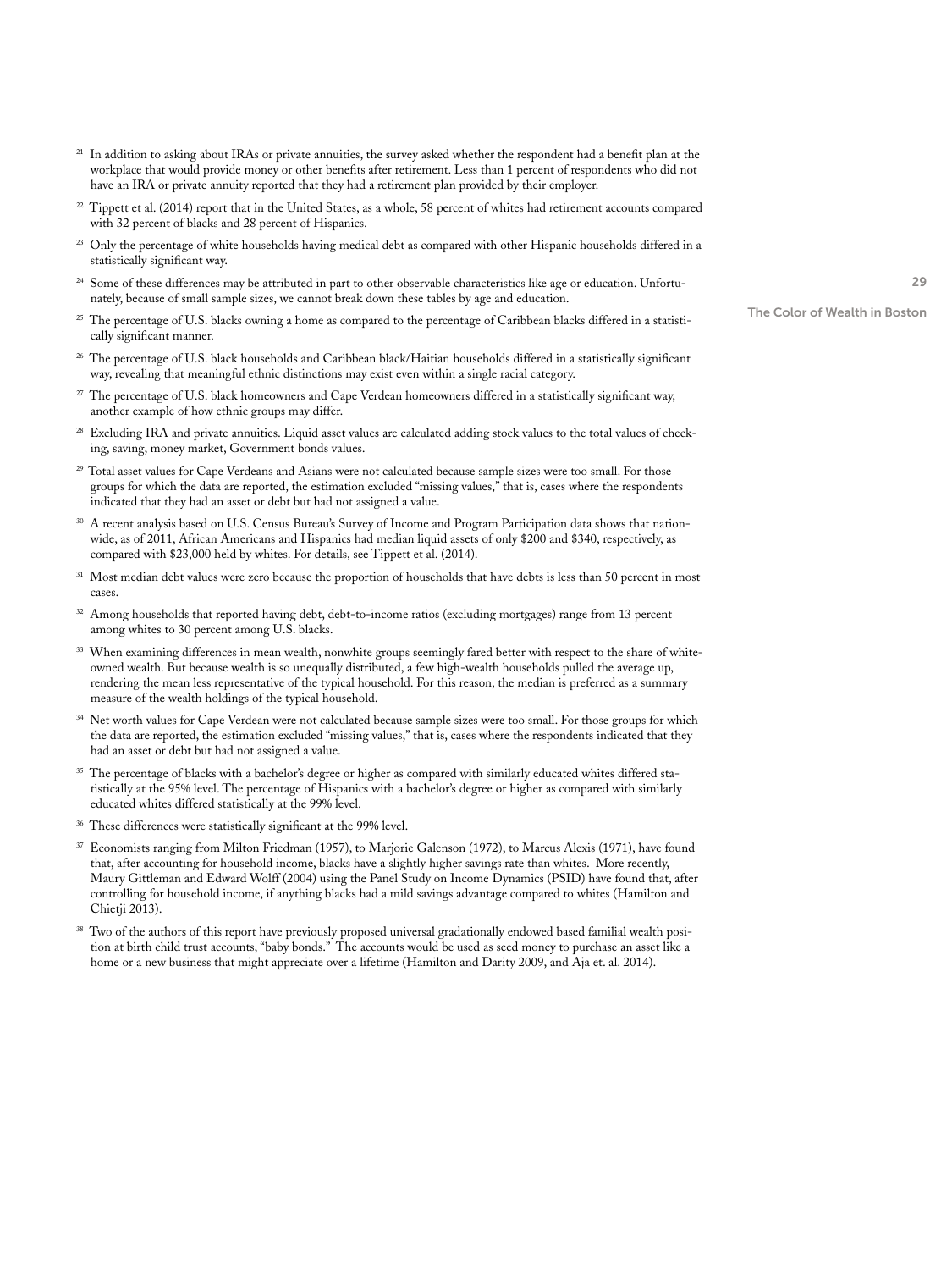### Appendix

### Measuring wealth

As in any company, families have to balance what they own with what they owe. Wealth, also called net worth, captures what families have at their disposal to use in case of emergencies or to invest for future gains. Wealth is measured by taking into account the difference between assets (financial assets that include liquid assets such as savings and checking accounts, government bonds, and stocks and other financial assets such as retirement accounts and nonfinancial assets including homes and vehicles) and liabilities (mortgages, auto loans, credit card debt, and family loans).

Three main surveys collect periodic information on wealth: the Survey of Consumer Finances (SCF), the Panel Study of Income Dynamics (PSID) and the Survey of Income Program Participation (SIPP). Wealth and wealth gap estimates vary depending on the source used.

The SCF provides detailed information on assets and liabilities and provides insights into changes in family income and net worth. The survey is conducted every three years; it includes detailed information on family balance sheets, on the use of financial services, on pensions, on labor force participation, and on demographic characteristics. The SCF is sponsored by the Federal Reserve Board. More information available at http://www.federalreserve.gov/econresdata/scf/scfindex.htm

The PSID is a longitudinal survey conducted every other year, which allows for intergenerational studies. This nationally representative panel include oversamples lower-income families and provides a detailed inventory of real and financial assets and liabilities. PSID is directed by faculty at the University of Michigan.

The SIPP is administered by the U.S. Census Bureau. A major use of the SIPP has been to evaluate the use of and eligibility for government programs and to analyze the impact of options for modifying them. The entire sample was interviewed at four-month intervals. Its large sample size allows for detailed subgroup analysis.

The SCF is different from the PSID in that it oversamples higher income households, and it provides a more detailed picture of assets and debts including information on the current value of pension plans. Also, the PSID and SIPP provide longitudinal data on assets and liabilities, but they don't have the same level of detail as the SCF (McKernan and Sherraden 2009).

A major shortcoming of all these surveys has been the lack of detailed information by race and ethnicity. At the most, using these surveys, comparative analyses can be done for whites and nonwhites and, in some cases, for whites, Hispanics, and blacks.

### + Assets – Debts

### Financial assets

Liquid assets (assets that can be quickly converted into cash): Checking or savings accounts, money market funds, certificates of deposit, government savings bonds, stocks

Other financial assets: Individual retirement accounts, private annuities value, business equitive net value

#### Tangible assets

Home, vehicles, other real estate

Credit card debt Medical Debt Student loans Installment loans Loans from family and friends

Secured debt Mortgage, Vehicle debt

Wealth (net worth) = Assets-Debts